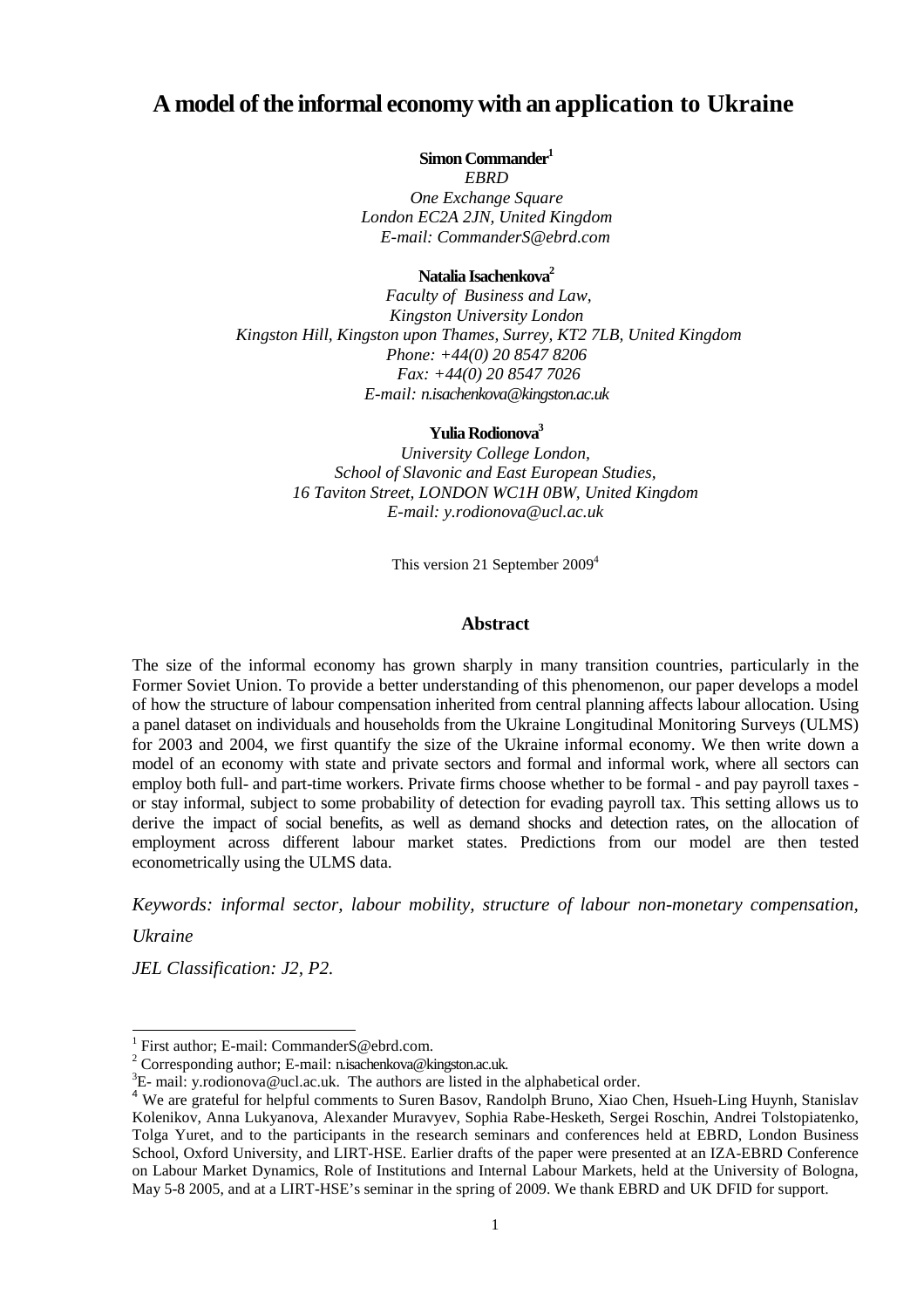## **1. Introduction**

A substantial informal economy - defined as employment in firms that do not pay payroll tax - is a characteristic of many developing countries. The last decade has seen a strong growth of the informal economy for most transition countries, accounting for between 35-44% of GDP in the countries of the Former Soviet Union (FSU) and between 21-33% in Central and Eastern Europe (Bernabe, 1999; Schneider and Enste, 2000; Yoon et al, 2003; Krstic, 2003; Commander and Rodionova, 2005).

Attempts to understand why there has been such growth have mostly emphasized the role of public policy. In particular, high payroll tax rates may have raised the incentive for creating informal jobs. In addition, where the business environment has been problematic informal sectors have tended to be relatively large. Yet in the transition economies, it is interesting to note that crosscountry estimations of the size of the informal economy find no robust association between size and the extent of reform, whereas the latter is clearly highly correlated with the quality of the business environment. This suggests that the size of the informal economy is not simply an issue for the early or slow reformers.

While existing models of the informal economy tend to be organised around two distinct sectors – formal and informal - a defining feature of the transition country context has been the prevalence of multiple job-holding, whereby individuals combine formal sector employment with informal sector employment. Recent research has highlighted the important consequences for creating incentives for multiple job-holding of the dynamic interplay between such factors as control regimes in state sector firms, the structure of compensation and the level of outside opportunities – particularly unemployment benefits – made available to separated workers<sup>5</sup>.

Accordingly, to reflect this complexity and incorporate the phenomenon of multiple jobholding, this paper uses a multi sector model of labour allocation, including a mixed formal/informal sector. Based on this formalisation, we show the relevance to the informal economy growth of the inheritance of central planning, particularly the structure of labour compensation where the provision of housing subsidies, health and child care and other social benefits was common.

The paper proceeds by first quantifying the size of the informal economy based on unique individual and household data from the Ukraine Longitudinal Monitoring Surveys (ULMS) for 2003 and 2004. We then describe transitions of workers between the three sectors: formal, informal and formal/informal. We find that, over the course of 1991-2004, the share of employment in Ukraine's informal sector has jumped from around 10-16% to between 17-23%. This increase is far higher if people involved in agricultural production for their own use are also

2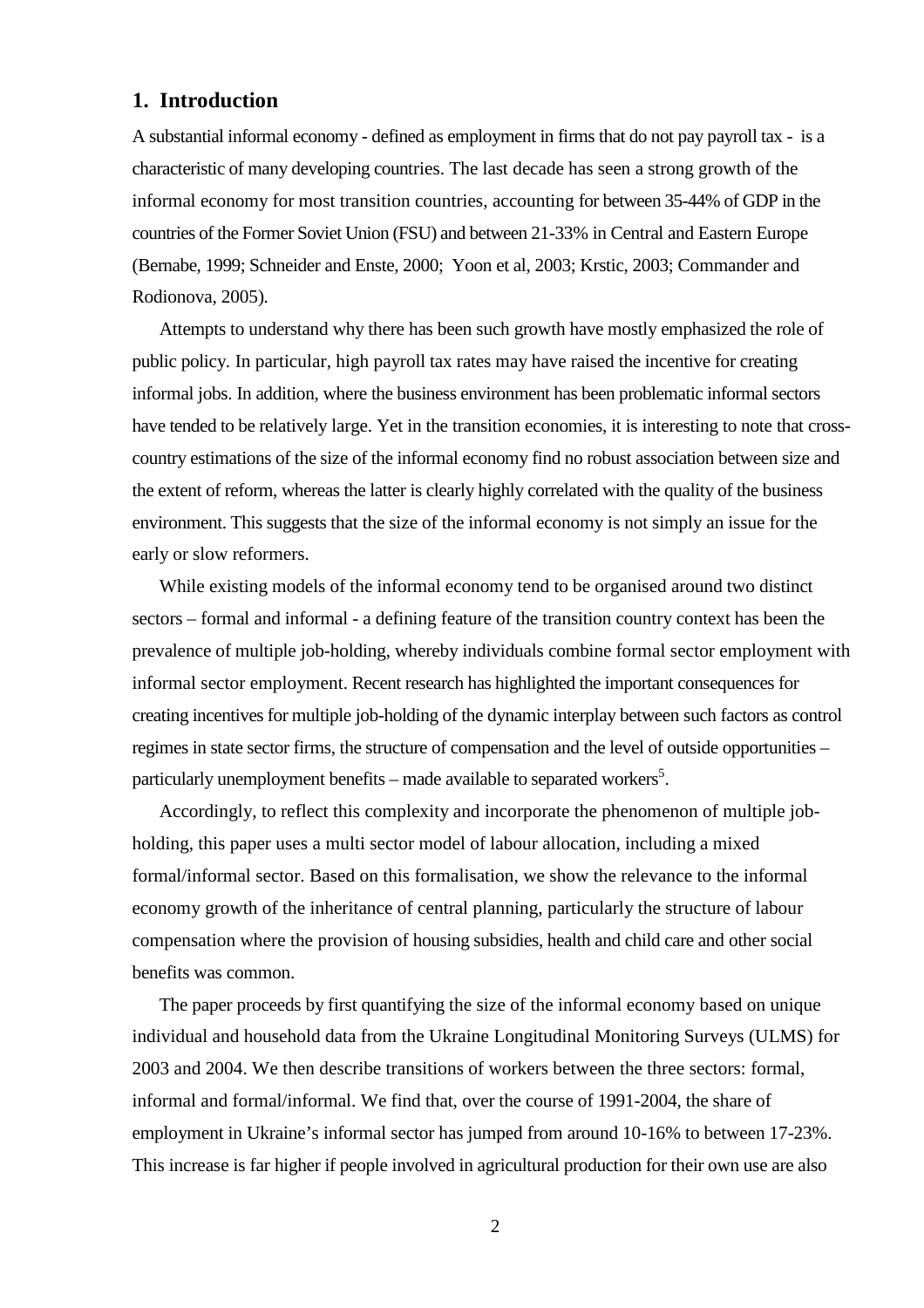considered.

Second, based on an analytical model of an economy with state and private sectors and involving formal, informal and full and part-time work, we are able to derive testable propositions as to how the reallocation of labour is affected by such factors as the amount of non-monetary compensation, the extent to which such benefits are subsidized by the state, and the probability of the firm being detected evading payroll tax. The panel element of the ULMS dataset is then used to assess the empirical validity of the main prediction from our theoretical model. Employing state-of-the-art econometrics, such as mixed logit, our paper provides important first evidence on the significant effects of nonmonetary benefits on the static allocation of labour across the three sectors. In addition, we analyse the dynamics using multinomial logit for transitions of workers between the sectors, which also conditions on the detection probability, involuntary temporary unemployment (when the worker remains on the firm's payroll but receives no wage), and occupation. Our overall conclusion points to the important attaching role social benefits play in determining the mix of formal/informal sector employment.

 The paper is organised as follows. In Section 2, we quantify the informal sector in Ukraine using various employment measures and micro-data from the ULMS. Section 3 presents a model of the informal sector and formulates hypotheses for empirical testing. Section 4 gives a brief description of the econometric approach and reports estimation results. Section 5 concludes.

## **2. The informal sector: evidence from Ukraine**

Existing estimates for Ukraine of the size of the informal economy, derived from physical inputs, such as electricity consumption, or based on money demand functions, not only indicate that a large informal sector came into existence near the start of transition in 1992 but show that in the 1990s the country appears to have had one of the sharpest rates of increase in the informal economy. Johnson et al (1998) estimated that informal activity accounted for around 16% of GDP in 1989/90, rising to over 47% by 1994/95, while Lacko (1999) had a yet higher estimate of around 54% at the latter date. Schneider (2005) placed the informal sector share of GDP at around 53/54% in 2001-2003. The extent of informal employment is comparable with the estimates for the FSU countries during the same time period. For instance, Schneider and Enste (2000) using physical inputs suggest that by 1995, the informal economy accounted for between 35-44% of GDP in the FSU (see also Bernabe, 1999; Yoon et al, 2003; Commander and Rodionova, 2005). The extent of informal employment has also been higher than a reported in Krstic (2003) for Central and Eastern Europe level of 21-33% of GDP. If most transition economies are indeed developing economies, then the rapid growth in the size of the informal sector may simply reflect convergence. However, it may also reflect some of the particular institutional and other features of the transition economies. Explanations for why this has been the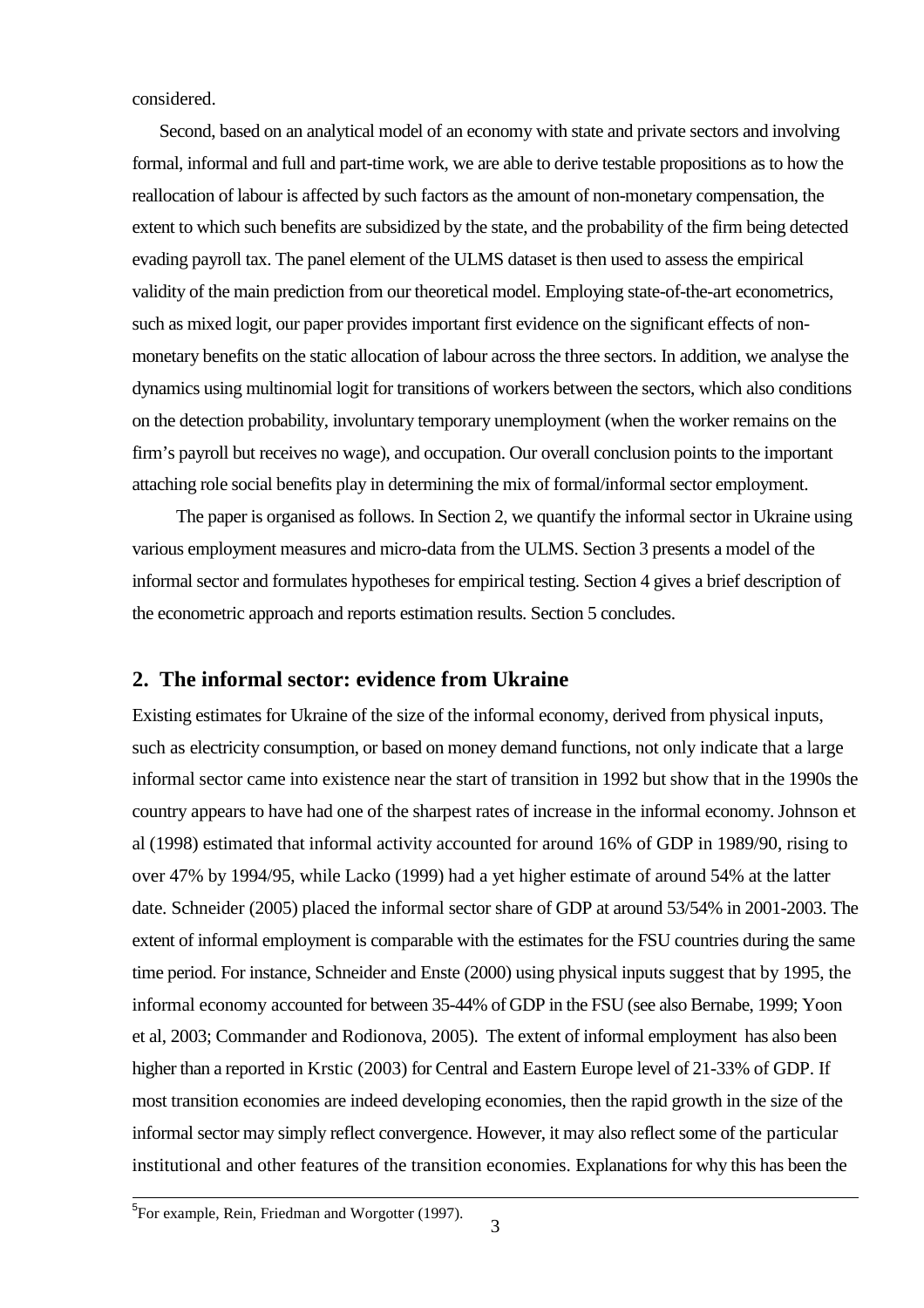case in Ukraine have mostly emphasised the slow and partial nature of reforms and the continuing high level of payroll taxation. Indeed, throughout the transition, the payroll tax rate has remained above 40%.Yet, aggregate measures give little or no sense of what constitutes the informal economy and how that may have changed over time. Indeed, measurement error is a challenge for research and can only be adequately addressed by adopting a cross-level focus and using household-level data containing observations over time.

Given the shortcomings of the approaches relying on aggregate measures, this paper makes use of the comprehensive and representative sample of Ukrainian households, created in two rounds of the ULMS. The first round was implemented for 4056 households and 8641 individuals in 2003 with a retrospective part covering some – but not all – items of the questionnaire for the years, 1986, 1991, 1997-2001. A second round was completed in late 2004 and covered 3500 households and 7201 individuals. The reference period for the second round was 2003 and 2004. The ULMS data provide extensive information on household income and expenditure, as well as individual-level information about employment status, working hours, earnings, non-monetary (social) benefits and other components of income. Based on this data we are able to put together a number of estimates of the size of the informal economy – as measured by the percentage of total employment - for 1991, 1997, 2003 and 2004. Measure 1 in the first column of Table 1 reports the share of employment in informal activity outside of agriculture. This comprises individuals with an unregistered job as well as those who are self-employed or have a second job or are involved in occasional supplementary work. Broadening the conceptualisation of the informal economy, Measure 2 adds those involved in nonagricultural household production and sale of agricultural goods on a secondary basis. Measure 3 further augments the estimates by including all individuals involved in agricultural production for their own use.

Not surprisingly the size of the informal economy is significantly affected by whether agriculture is included. On Measure 3, informal employment accounted for over 66% of employment at its peak in 2004. By contrast, when excluding individuals involved in agricultural activity, the informal economy share dropped to 17%. Because agriculture is largely an untaxed part of the economy in most developing countries, to ensure comparability, we focus our attention on the second - and significantly narrower - measure of the extent of informal activity - which includes only those with secondary agricultural output for sale. This measure gives an informal employment share of 16% in 1991 rising to 26% in 1997. The share falls substantially in 2003 before rising again to 23% in 2004.

Turning to employment distributions across formal and informal sectors, in 1997 nearly three quarters of workers had jobs solely in the formal sector. A further 20% were employed in informal work only, whereas about 6% held multiple jobs, participating in both formal and informal work.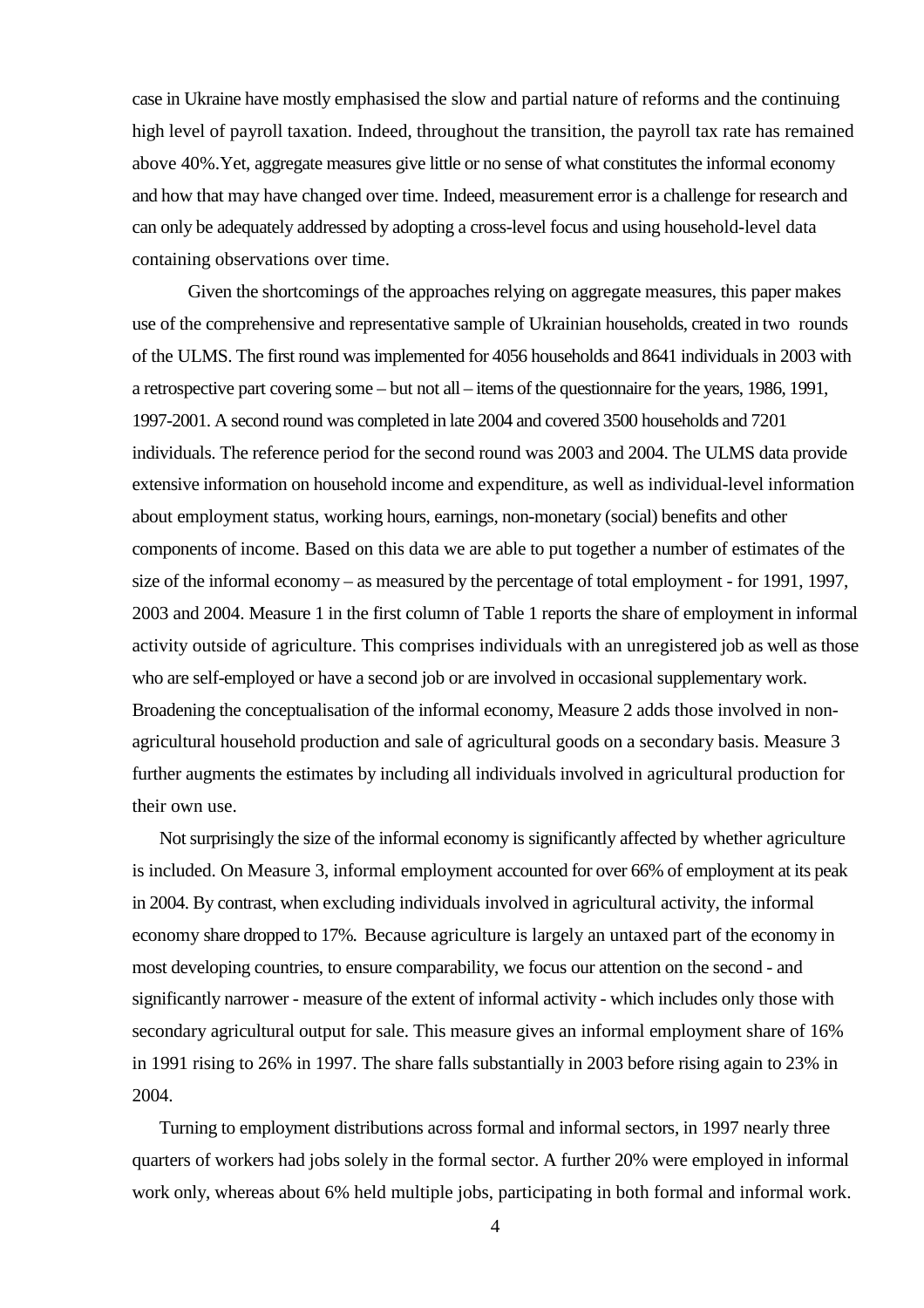By 2003-04, formal employment remained roughly constant at between 75-80% while the share of informal employment ranged between 7-15%. The share of multiple job holders was comparable ranging between 9-12%.

Table 2 shows transitions across the three employment states for 2003-04, calculated for 2824 individuals with complete records in both years. Amongst individuals with formal employment in 2003, 90% did not change their status and further 4-6% moved to either informal or multiple job holding. A substantial proportion of multiple job holders switched entirely into the informal economy.

As regards the associated structure of labour compensation, and in particular the intensity of use by state-owned and privatised firms of non-monetary or social benefits, such as housing subsidy, provision of health and child care and other services, the ULMS data indicate that in both 2003 and 2004 around 36% of individuals in the sample were in receipt of non-monetary compensation. It is notable that more than 50% of multiple jobholders in the sample received social benefits.

## **3. A model of the informal economy**

We take the economy to be populated by three types of firms: state-owned, private formal and private informal firms. All types can employ both full-time and part-time labour. We now outline the optimization problem for each type of the firm.

#### **3.1. State sector firms**

Full-time employees in the state sector receive monetary wages and also non-monetary or social benefits. Part-time employees receive only non-monetary benefits. State firms pay payroll taxes for their full-time employees but not for their part-timers. Part-time employees working in the state sector can also work in the private sector and receive a wage. That wage will, however, be discounted by the probability of detection for not paying taxes if they work informally.

We model state- or insider-run firms by analogy with trade unions<sup>6</sup>. In the context of developed market economies, these firms have often been modelled as either maximizing wages, or maximizing utility with respect to both wage and employment, subject to a zero constraint on profits. In the Ukraine context, we assume that, instead of maximizing wages, state-owned firms maximize employment (i.e., they prefer not to fire existing workers), setting wages consistent with their employment objective. This can be modelled as the state firm picking the largest full-time employment possible subject to a zero-profit constraint. Clearly, the resulting wage-employment combination is inefficient.

l

<sup>&</sup>lt;sup>6</sup> See, for instance, Farber (1987).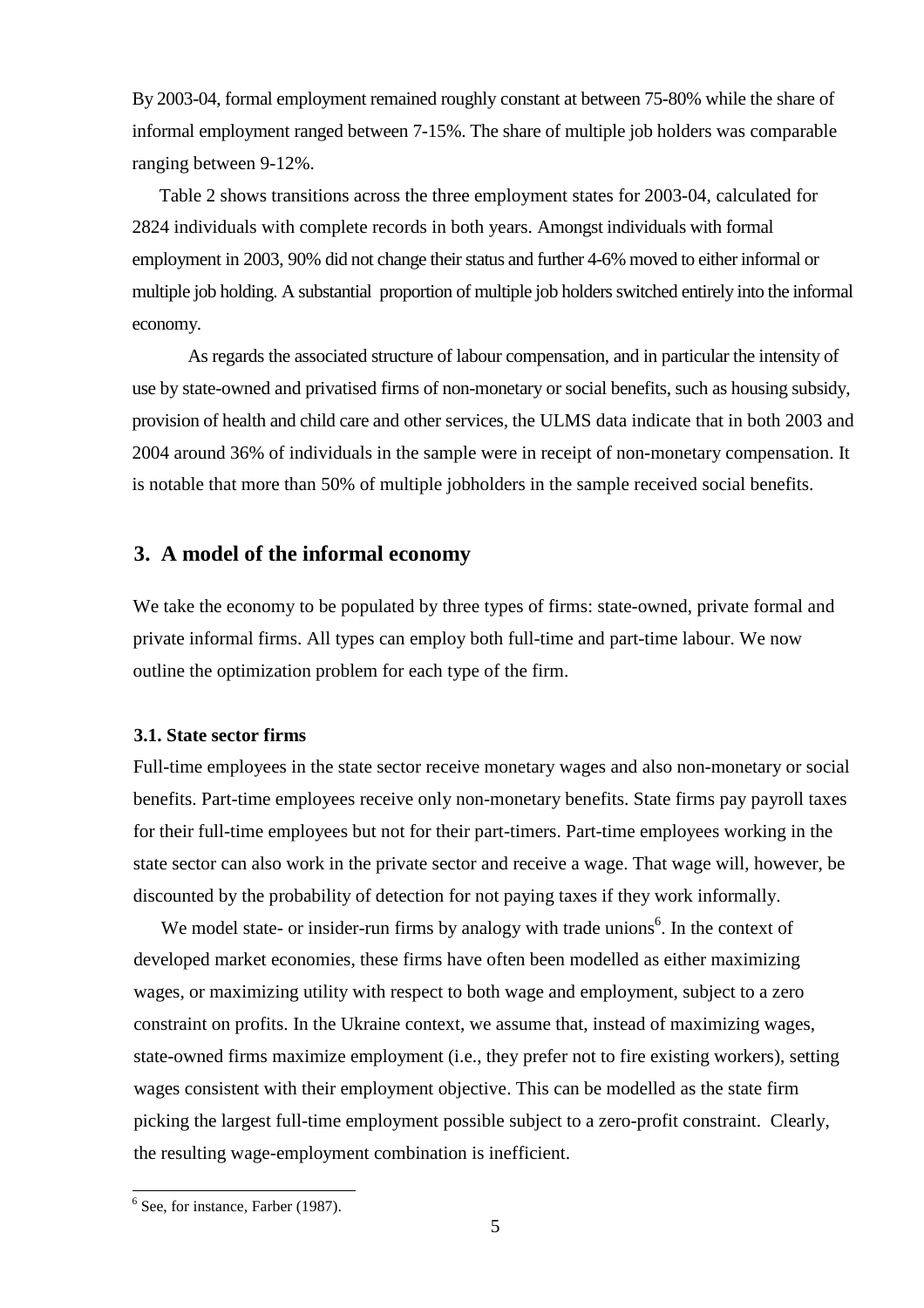Alternatively, state-owned firms can be assumed to pick a combination of employment and wages to maximize rents subject to a zero-profit constraint. In this case, the wage-employment solution will be efficient. In terms of the validity of both assumptions, the existing research (see, for instance, Commander et al (1993, 1996a, 1996b) and Commander and Tolstopiatenko (1997) find support for both types of firm behaviour, with more profitable enterprises adopting joint maximization with respect to wages and employment, and less well performing firms choosing to optimize with respect to employment only with resultant labour hoarding. Anticipating the results from empirical tests described in the next section, the joint wage-employment maximization hypothesis modelled below is strongly supported by our findings on the comparative statics of labour allocation among states. Additional ( not reported here) results that support our general conclusion about the relevance of social benefits and wage differences to understanding the informal economy, come from the predictions of a distinctly different theoretical framework developed in this study to analyse the case of state firms maximising employment only, that have been tested by using multinomial logit and the ULMS information on workers' transitions between the three employment sectors.<sup>7</sup>

We assume that the state (formal) sector is populated by identically skilled risk-neutral workers, who can combine formal sector employment with informal sector employment. We label the workers who do this 'formal/informal'<sup>8</sup>.

The utility of the state firm is given by

$$
U(N_f^s, N_p^s, w^s) = N_f^s w^s (1 - \tau_0) + N_p^s (\theta w_p^t (1 - \phi) + (1 - \theta) w_p^F (1 - \tau_0)) + Mb,
$$
\n(1)

where:

 $\theta$  = share of part-time employees who work in the informal private sector;

<sup>&</sup>lt;sup>7</sup> The employment maximisation only model and a set of corresponding empirical results from multinomial logit are available from the authors upon request. The estimation results suggest that among those who hold jobs in the formal sector, enjoying greater benefits increases the chances of their taking an additional job in the formal-informal sector but decreases the likelihood of moving out of the formal sector completely and taking up a full-time job in the informal sector.

It has also to be noted that the model presents the case of inter-sector, but not inter-firm, transitions. In other words, workers keep their jobs in the formal sector firm and take up an additional job in the informal sector outside the firm, which shifts them into the mixed formal/informal sector without changing their main employment firm. We checked whether this assumption is satisfied in our sample. Indeed, it turns out to be the case: out of 154 movers from formal to formal/informal only 3 changed main jobs (firms) in 2004. However, even if it was not the case, we could easily get around this by assuming not a single formal firm, but a measure one of identical insider-dominated firms.

<sup>&</sup>lt;sup>8</sup> Friebel and Guriev (2005) study the effect of employer concentration on the attaching role of social benefits and regional worker mobility.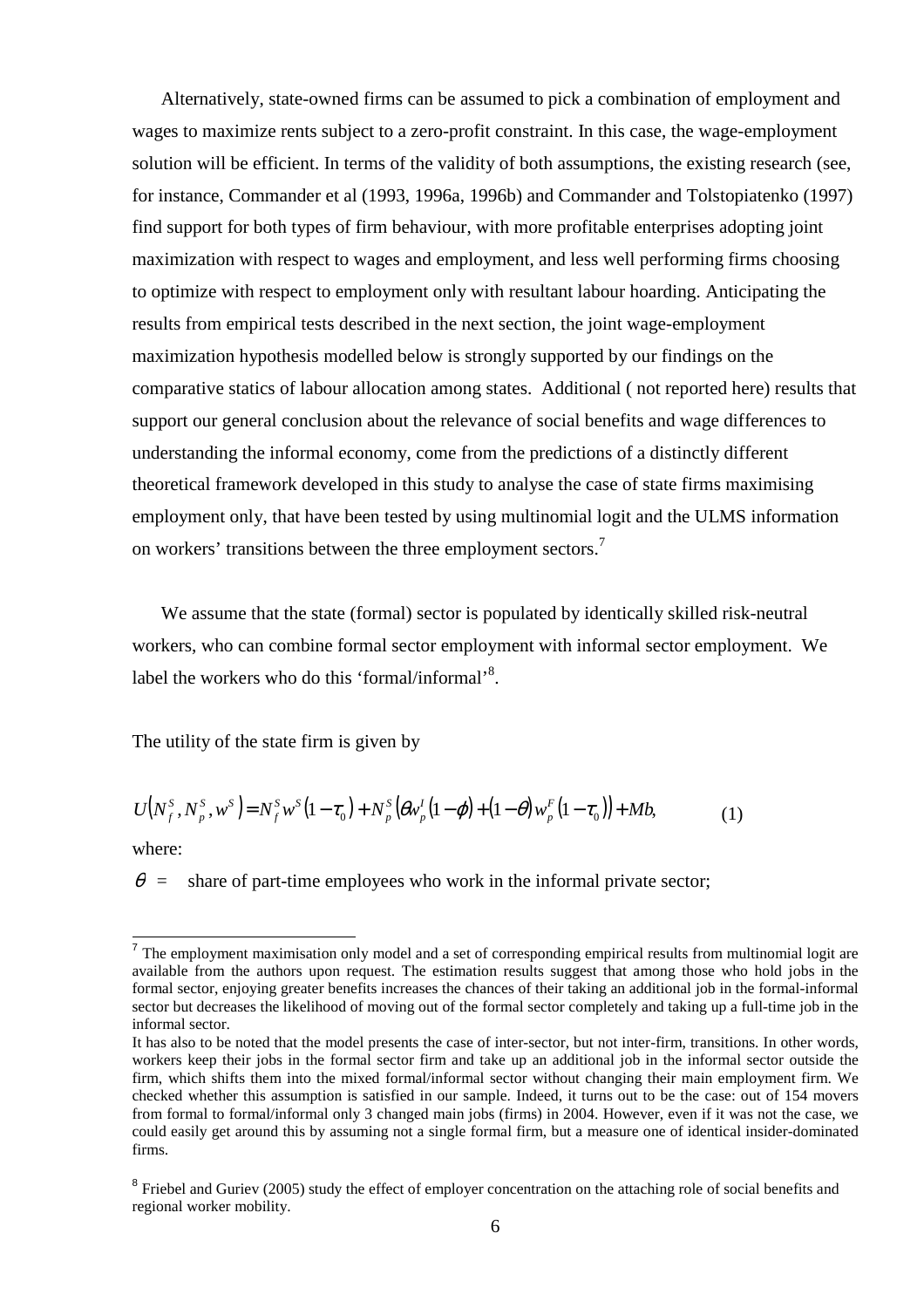$b =$  social or non-monetary benefits provided by the state sector;

 $N_f^S$  = full-time employment in the state sector;

 $N_p^S$  = part-time employment in the state sector;

 $M =$  state sector's total employment;

 $w^S$  = gross state sector wage;

 $\tau_0$  = income tax (part of payroll tax) levied on the formal sector employees' pay;

 $\tau$  = payroll tax paid by the employer on the formal sector employees' pay;

 $\varphi$  = probability of detecting the non-paying payroll tax employer;

 $(w_F^I)$ *F*  $w_p^I(w_F^I)$  = part (full)-time wages in the informal private sector and,

 $W_p^F(W_F^F)$ *F*  $w_p^F(w_p^F)$  = part (full)-time wages in the formal private sector.

Due to the potential presence of labour market rigidities, we assume that both formal private and informal private part-time expected wages,  $w_p^F$  and  $w_p^I$ , are increasing functions of the net (aftertax) state sector wage, but that the total net state sector wage is not necessarily equal to its total expected multiple job sector counterpart:

$$
w_p^F(1 - \tau_0) = g(w^S(1 - \tau_0)), g'(.) > 0
$$
\n(2)

and

$$
w_p^I(1-\varphi) = z(w^S(1-\tau_0)), \qquad z'(.) > 0.
$$
 (3)

We also suppose that the state sector's total employment is fixed at M - in other words, the state sector does not hire or fire, it only moves workers between full-time and part-time employment<sup>9</sup>:

$$
N_f^S + N_p^S = M. \tag{4}
$$

With a quadratic production function<sup>10</sup> and assuming substitutability of part-time for full-time labour - albeit with some efficiency loss  $\delta \in [0,1]$  - the firm's zero-profit constraint can be written as

<sup>&</sup>lt;sup>9</sup> This assumption holds for the ULMS data in 2003 and 2004.

<sup>&</sup>lt;sup>10</sup> We use a quadratic production function as it satisfies the assumptions we make about the two types of labour (full- and part-time) being substitutes as well as decreasing returns to scale.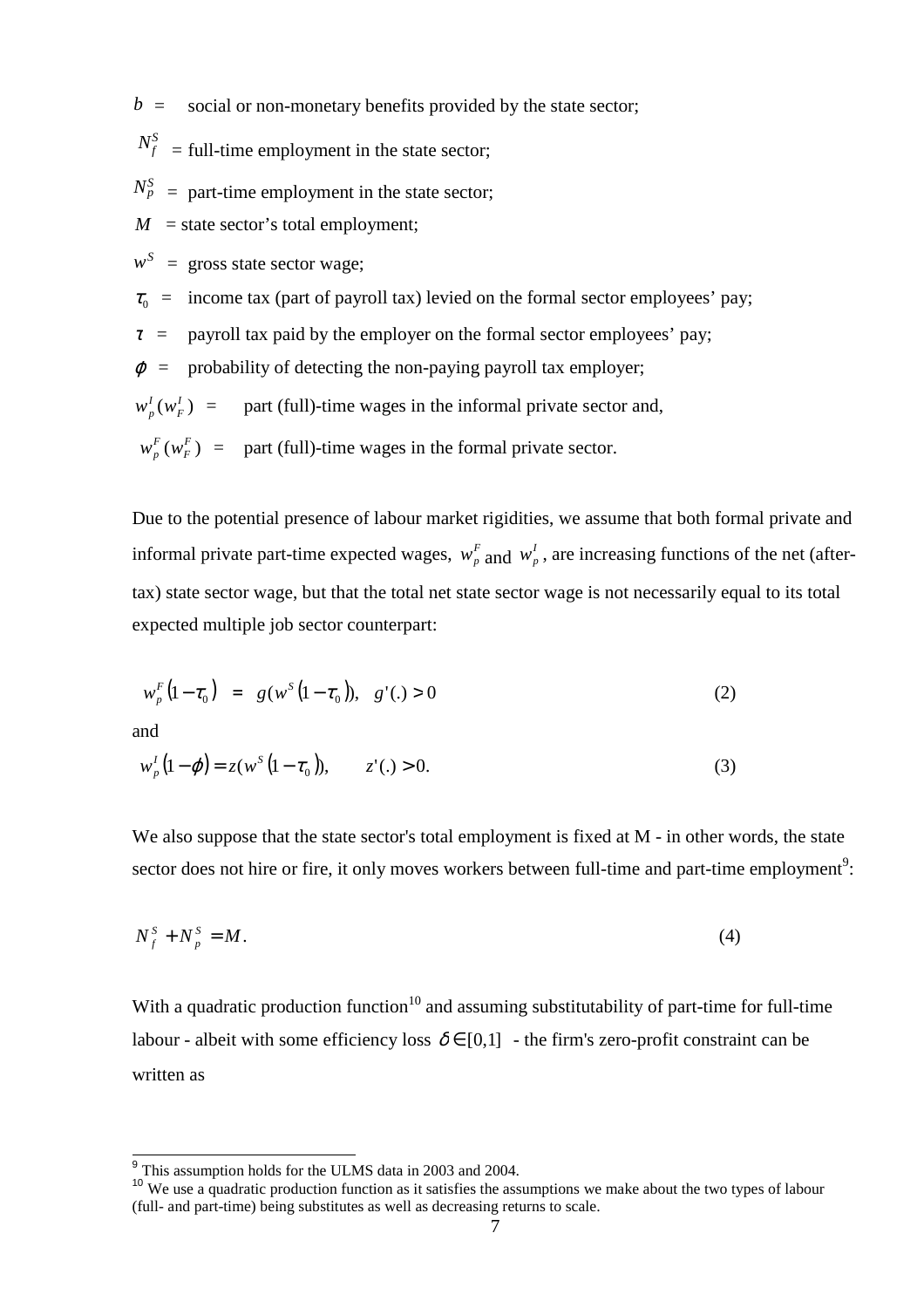$$
p\sqrt{N_f^s(1-\delta) + M} = M(1-s)b + N_f^s w^s(1+\tau),
$$
\n(5)

where  $s =$  the subsidy rate provided by the government to cover the cost of providing social or non-monetary benefits,  $\tau$  = the rate of payroll tax that the firm pays on its full-time employees, and *p* is the output price.

We assume that in the state firm workers maximize rents (which in our case of linear utility means maximizing the total wage bill) with respect to wages and full-time (formal sector only) employment, subject to a zero-profit constraint. In this case, the optimization problem of the state sector firm looks as follows:

$$
MaxU(N_f^s, N_p^s, w^s) = N_f^s w^s (1 - \tau_0) + N_p^s (\theta w_p^t (1 - \phi) + (1 - \theta) w_p^F (1 - \tau_0)) + Mb
$$
 (6)  
with respect to  $(N_f^s, w^s)$ ,

subject to

$$
p\sqrt{N_f^s(1-\delta) + M} = M(1-s)b + N_f^s w^s(1+\tau).
$$
 (7)

Graphically, condition (7) could be represented in  $(N_f^s, w^s)$  space as a set of inverted U-shaped lines.

The efficient combination of  $(N_f^s, w^s)$  will be found at the point where  $MRS = MRT$ :

$$
MRT = \frac{dw^S}{dN_f^S} = -\frac{\frac{\pi}{N_f^S}}{\pi_{w^S}} = -\frac{\frac{p[1-\delta]}{2\sqrt{N_f^S(1-\delta)+M}} - w^S(1+\tau)}{N_f^S(1+\tau)} = \frac{w^S(1+\tau) - \frac{p[1-\delta]}{2\sqrt{N_f^S(1-\delta)+M}}}{N_f^S(1+\tau)} \tag{8}
$$

$$
MRS = \frac{d\omega^S}{dN_f^S} = -\frac{U_{N_f^S}}{U_{\omega S}} = -\frac{\omega^S (1 - \tau_0) \left( \frac{\omega_p (1 - \varphi) + (1 - \varphi) \omega_p^F (1 - \tau_0)}{N_f^S (1 - \tau_0)} \right)}{N_f^S (1 - \tau_0)},
$$
(9)

$$
Sign(MRS) = -
$$
  
\n
$$
sign\{\mathbf{w}^{S}(1-\tau_{0}) - (\theta \mathbf{w}^{I}_{p}(1-\varphi) + (1-\theta) \mathbf{w}^{F}_{p}(1-\tau_{0}))\}.
$$
\n(10)

Then solving for  $N_f^s$ ; we can find part-time state sector employment  $N_p^s$  from  $N_{n}^{S} = M - N_{f}^{S}$ .  $N_p^S = M - N_f^S$ . (11)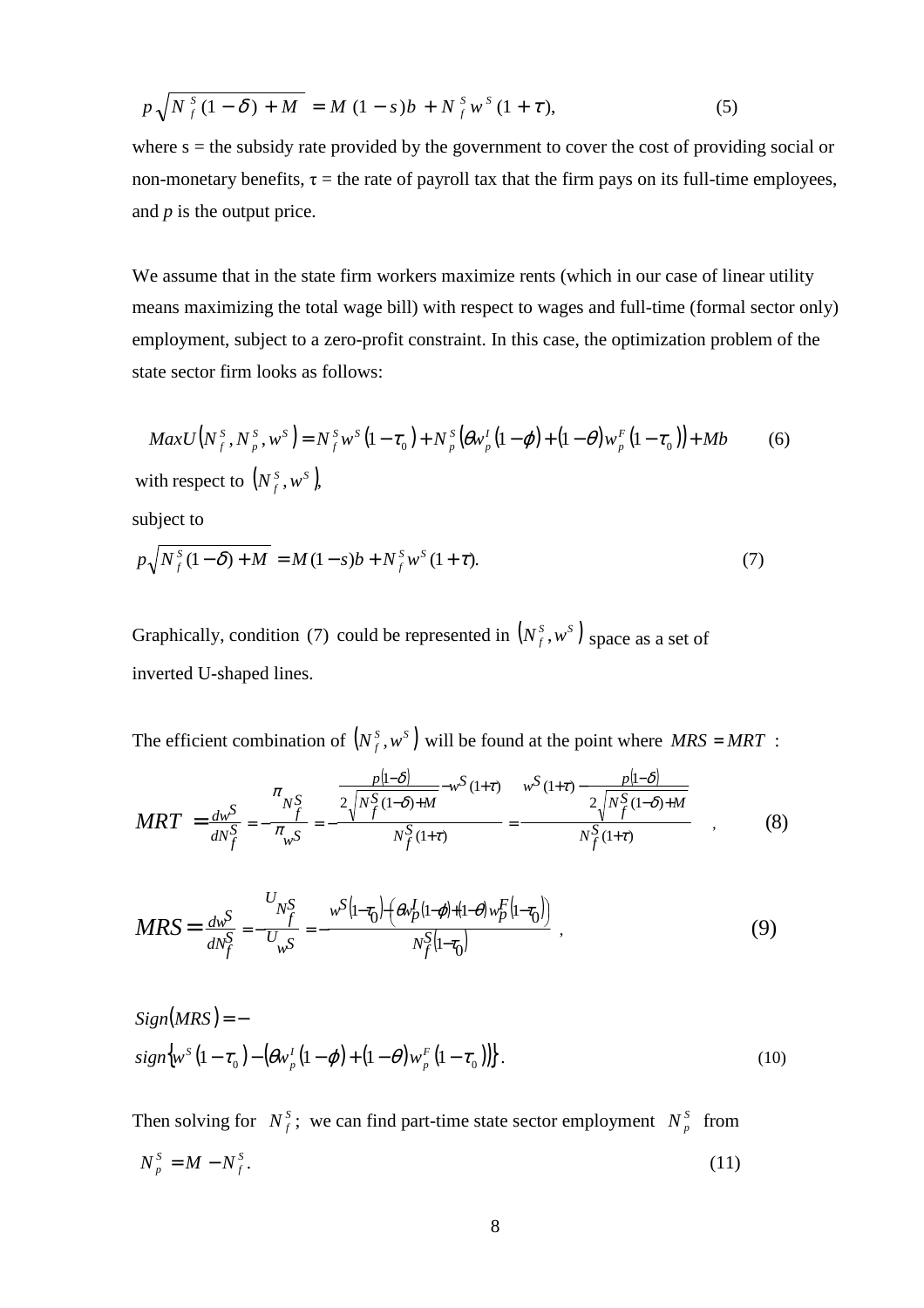We also have conditions (2) and (3) on wages, and assume that part-time private sector wage (either formal or informal) is a proportion  $\delta$  of its full-time counterpart, e.g.

$$
w_P^I = \delta w_F^I. \tag{12}
$$

This gives us the supply of part-time labour to the private sector.

### **3.2. Private sector firms**

Private firms can choose whether to be in the formal sector and pay payroll taxes or be in the informal sector, by comparing the relative pay-offs to both states,  $V^F$  and  $V^I$ . While private informal firms do not pay payroll tax but face the probability of being detected -  $\varphi$ , with the corresponding fine *F* , private formal sector firms pay the payroll tax on both full- and part-time labour.<sup>11</sup> Both private informal and private formal firms maximize profit subject to the supply of part-time labour from the state sector, as well as conditions (2) and (3) for wages, and the condition for equilibrium in the market for part-time labour

$$
N_p^I + N_p^F = N_p^S. \tag{14}
$$

We assume that the constraint on the supply of full-time labour for private firms is not binding.

### **3.2.1. Informal private sector firms**

If the firm chooses to be informal, it receives an expected payoff of

$$
V^{I} = \max[(1-\varphi)(N_{p}^{I} + N_{f}^{I})(p\sqrt{N_{f}^{I} + (b)N_{p}^{I}} - w_{f}^{I}N_{f}^{I} - w_{p}^{I}N_{p}^{I}) - (1 - (1-\varphi)^{N_{p}^{I} + N_{f}^{I}})F. (15)
$$

The firm faces the following optimization problem

$$
Max[(1-\varphi)\{p\sqrt{N_f^I + (b)N_p^I} - w_f^I N_f^I - w_p^I N_p^I\}] - (1 - (1-\varphi))F.
$$
\n(16)

with respect to  $(N_f^I, N_p^I)$  $N_f^I$ ,  $N_p^I$ ) and subject to (2), (3) and (14).

#### **3.2.2. Formal private sector firms**

 $\overline{\phantom{a}}$ 

If the firm chooses to be formal, its payoff is given by

 $11$  Note that this feature of the model does not play a role in econometric tests with the data available to us, due to the very small number of observations on workers with part time employment in the private formal sector.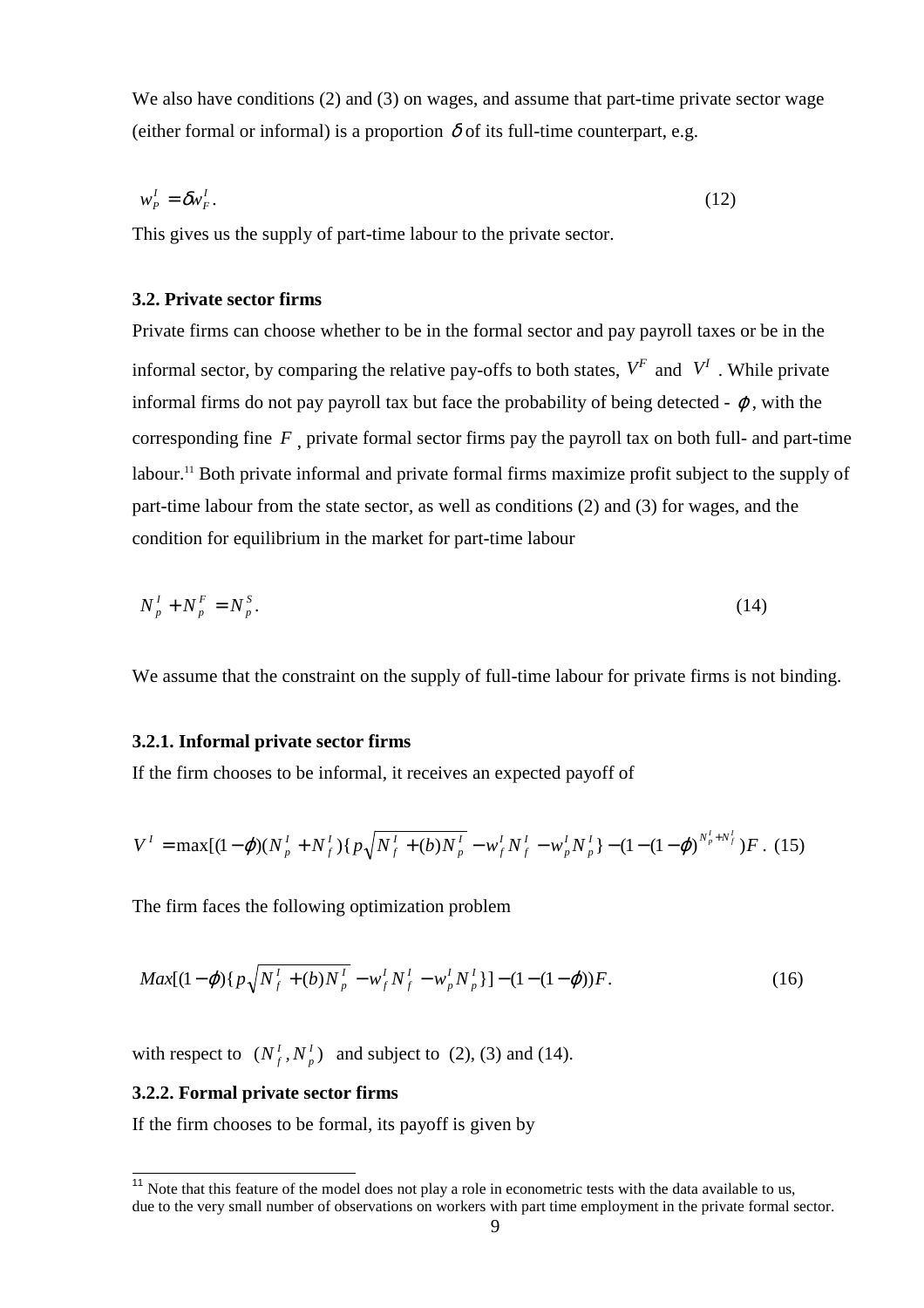$$
V^{F} = \max[p\sqrt{N_f^{F} + (b)N_p^{F}} - w_f^{F}N_f^{F}(1+\tau) - w_p^{F}N_p^{F}(1+\tau)].
$$
\n(17)

The firm maximizes profit

$$
Max[p\sqrt{N_f^F + (b)N_p^F} - w_f^F N_f^F (1 + \tau) - w_p^F N_p^F].
$$
\n(18)

with respect to  $(N_f^F, N_n^F)$  $N_f^F$ ,  $N_p^F$ ) and subject to the constraints given by to (2), (3) and (14).

#### **3.3. Comparative statics**

 $\overline{\phantom{a}}$ 

To explore the properties of the optimization solution for state-owned firms jointly maximizing with respect to wage and employment, we vary assumptions about the ratio between the net wage in the formal sector and the expected wage in the formal/informal sector and consider the following three cases. Note that the wage ratio reflects by how much insiders in state-owned firms favour employment in the formal sector over employment in the mixed formal/informal sector.

**Case 1**: Suppose that the net wage in the formal sector is greater than the expected wage in the formal/informal sector

$$
w^{S}(1-\tau_{0}) > (\theta w_{p}^{I}(1-\varphi) + (1-\theta)w_{p}^{F}(1-\tau_{0})).
$$
\n(13)

In this case, the indifference curves of the state firm's insiders are negatively sloped. The optimal tangency point  $(N_f^s, w^s)^{OPT}$  will lie to the right of the zero-slope point of the iso-profit (zeroprofit) curve<sup>12</sup>. The value of the marginal product is less than the marginal (wage) cost.

**Case 2**: The net wage in the formal sector is less than the expected wage in the formal/informal sector

$$
w^{s}(1-\tau_{0}) < (\theta w_{p}^{I}(1-\varphi) + (1-\theta)w_{p}^{F}(1-\tau_{0})).
$$
\n(14)

In this situation, the indifference curves of the state firm's insiders are positively sloped. The optimal tangency point  $(N_f^s, w^s)$ <sup>*OPT*</sup> will lie to the left of the zero-slope point of the iso-profit (zero-profit) curve<sup>13</sup>. The value of the marginal product is greater than the marginal (wage) cost.

 $12$ <sup>12</sup> The formal sector firm is in the diminishing marginal product part of the iso-quant.

<sup>&</sup>lt;sup>13</sup> The formal sector firm is in the increasing marginal product part of the iso-quant.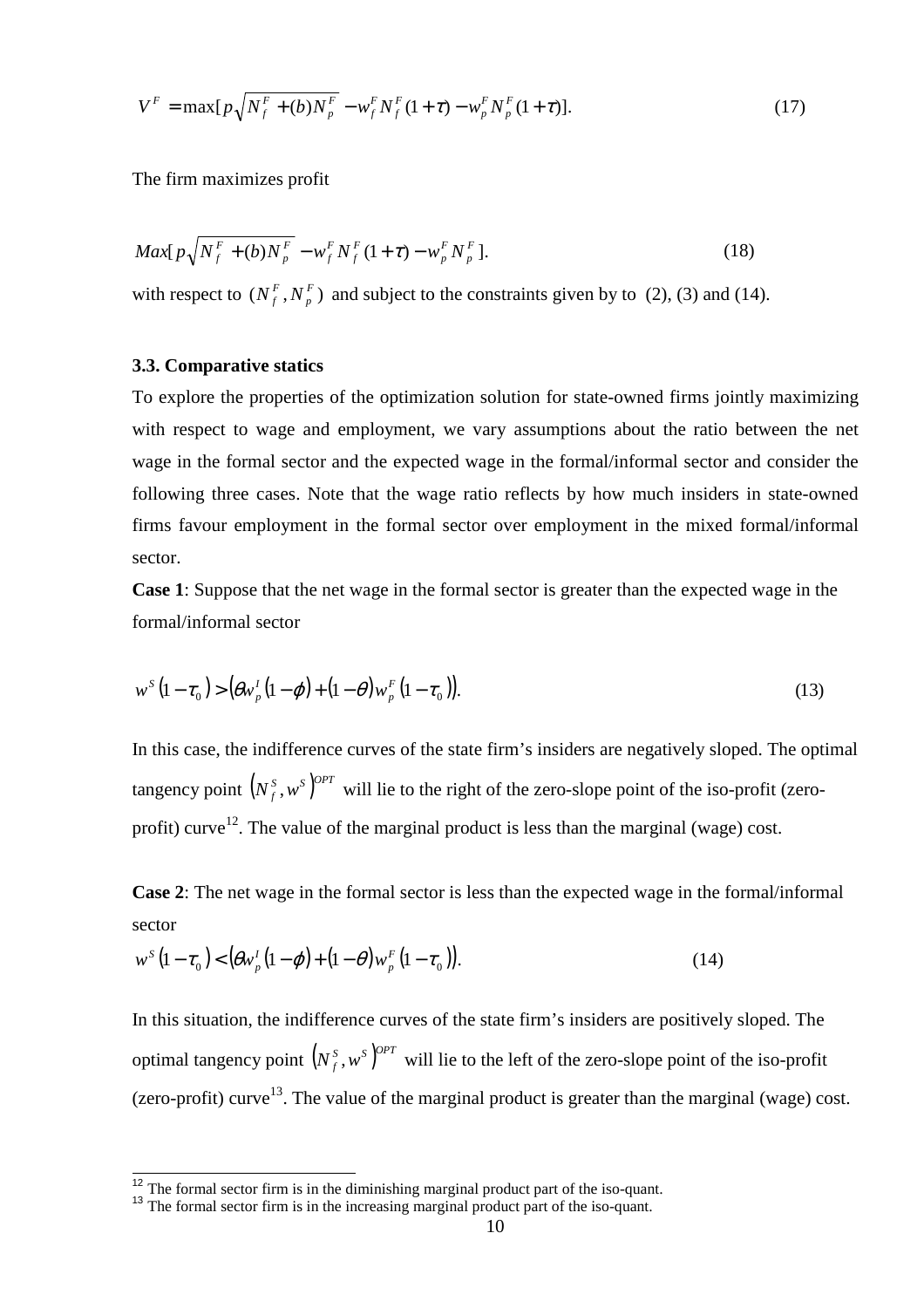**Case 3**: The net wage in the formal sector equals the expected wage in the formal/informal sector  $(1 - \tau_0) = \theta w_p^I (1 - \varphi) + (1 - \theta) w_p^F (1 - \tau_0).$  (15) *p I p*  $w^{S}(1-\tau_{0}) = \theta w_{p}^{I}(1-\varphi) + (1-\theta)w$ 

The indifference curves of the state firm's insiders are horizontal. The optimal tangency point  $N_f^S, w^S\left(\right)^{OPT}$  will be at the zero-slope point of the iso-profit (zero-profit) curve. The value of the marginal product is equal to the marginal (wage) cost.

These three possible outcomes have different implications for our main question of interest: the differences in the impact that social benefits have on the employment in the formal, formal/informal and informal sectors.

We can now sign the effects on employment in the various sectors and states of a change in subsidies  $(s)$ , benefits  $(b)$ , the payroll tax rate  $(\tau)$ , the detection probability  $(\varphi)$  and prices  $(p)$ . Column *b* of the below table summarizes the signs for the expected directions of the relationships in the model.

For Case 1, as social benefits increase from  $b_0$  to  $b_1 > b_0$ , the zero-profit curve shifts downwards, and the optimum  $(N_f^s, w^s)^{OPT}$  shifts in, resulting in lower wages and lower formal sector employment,  $N_f^S$ , and higher formal/informal employment.

| $\mathbf{A}$        | S | h | $\boldsymbol{M}$ | $\tau$ | $\boldsymbol{\omega}$ | $\boldsymbol{p}$ |
|---------------------|---|---|------------------|--------|-----------------------|------------------|
|                     |   |   |                  |        |                       |                  |
|                     |   |   |                  |        |                       |                  |
| $1 \mathbf{v}_p$    |   |   |                  |        |                       |                  |
| D<br>$\overline{1}$ |   |   |                  |        |                       |                  |
|                     |   |   |                  |        |                       |                  |

We call this property the "attaching" property of social benefits, in the sense that despite lower expected wages in the formal/informal sector, a higher level of social benefits leads to an inflow of workers into that sector. A higher subsidy (Column *s* in the above table) would have an opposite effect to that of an increase in benefits, leading to a higher formal sector employment, *N<sub>f</sub>*<sup>S</sup>. A positive shock to aggregate demand (a higher *p*) would also lead to higher formal sector employment, but higher wages as well.

Note that we have assumed that workers who seek multiple jobs in both formal and informal sectors can find employment there. Since these formal/informal workers are substitutes, with some efficiency loss, for those who are employed solely in the informal sector, the inflow of workers from the formal to the formal/informal sector will reduce informal sector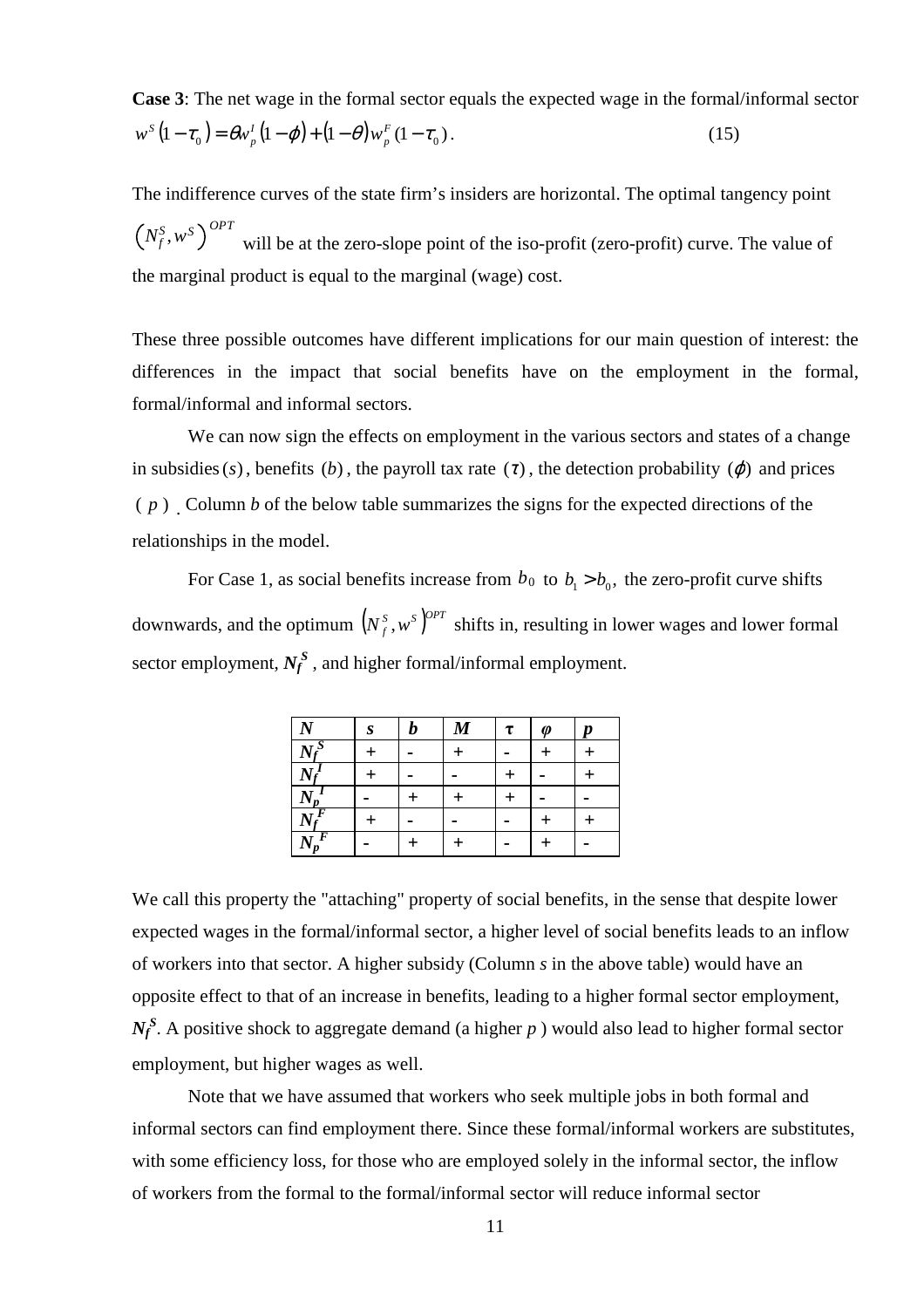employment, as well as expected wages in the formal/informal and informal sectors.<sup>14</sup>

A higher probability of detection (column $\varphi$ ) will increase full-time state sector employment and private formal employment, but will reduce informal and formal/informal employment.

Cases 2 and 3 produce drastically different results. In Case 2, as social benefits increase and the zero-profit curve shifts down, the optimal point  $(N_f^s, w^s)^{OPT}$  shifts down to the right of the old optimum, so that formal sector employment is higher, while formal sector wages are lower than before and formal/informal employment decreases. Higher prices bring about lower formal sector employment but also higher wages. Case  $3$  offers much the same results<sup>15</sup>.

There are important testable propositions to be gleaned from the first-order conditions. First, when the ratio between formal wage to expected formal/informal wage is less than unity, the slope of the insiders' indifference curve is positive, indicating that full-time formal employment within the firm is an economic "bad" for the insiders, and that their utility is decreasing in it, or, conversely, that insiders' utility is increasing in part-time employment (naturally, as both groups receive equal benefits). So when the iso-profit curve shifts up due to an exogenous decrease in benefits or an increase in the subsidy to benefits, implying that higher employment can be sustained for the same zero profit, the insiders will shed their "bad" consumption good (full-time labour) and acquire more of the "good" one (part-time labour). In contrast, when the formal sector wage is high relative to the mixed formal/informal sector, a decrease in benefits (and/or an increase in the subsidy to benefits) shifts the iso-profit curve up leading to a higher "consumption" of the preferred type of employment, so that full-time employment of insiders will go up and mixed sector employment will fall. The opposite happens when benefits increase.

### **4. Testing the model with Ukrainian data**

We now test the model's propositions regarding the impact of changes in the structure and financing of compensation on labour allocation across the three sectors. We use micro data from the ULMS, exploiting information on employment by sector. We use a mixed multinomial logit model of sector choice that integrates correlated errors arising from repeated measurements on workers.

#### **4.1. A mixed multinomial logit estimation of sector choice**

 $\overline{a}$ 

<sup>&</sup>lt;sup>14</sup> As for the shift from the formal/informal and the formal into the informal sector, we do not model it explicitly but we expect social benefits to play an attaching role. We also expect a higher subsidy to social benefits and a positive shock to aggregate demand to have a similar effect.

<sup>&</sup>lt;sup>15</sup> Detailed results are available on request.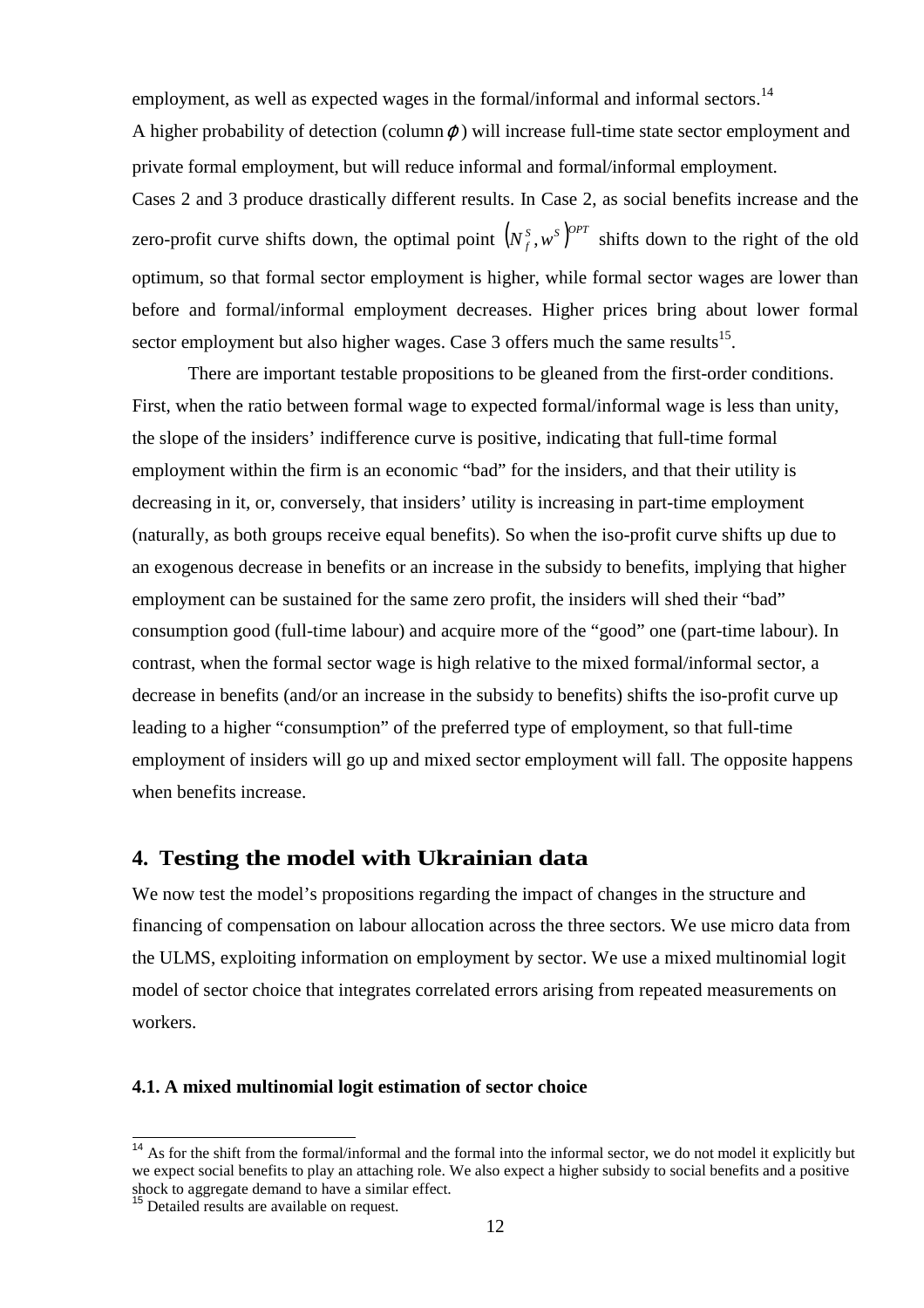The revealed choice between *J* alternative sectors for work  $y_i$  is observed for individual worker *i* on occasion *t.* The choice set contains just three alternatives. These are: (i) being employed in the informal sector; (ii) being employed in the formal sector; and (iii) holding multiple jobs in the formal/informal (mixed) sector. Associated with each alternative sector *j* is a probability of being employed in this sector,  $\pi_i^j$ . In our paper, predictors of labour allocation (sector choice) include the focal independent variables - the count of social (non-monetary) benefits, the presence of subsidy to benefits, and wages - and the control variables that capture economic and socio-demographic characteristics of individual *i* and contextual factors operating on the firm and sector levels. Table 3A describes the main independent variables and the control variables and Table 3B gives their descriptive statistics. The predictors reside in a matrix of explanatory variables *X*  $_{it} = (x_{it}^{-1},...,x_{it}^{-J})$ , with  $x_{it}^{-j}$  being a column vector associated with the probability  $\pi_{it}^j$ .

We use an extension of the multinomial logit model, where the response probabilities  $\pi_i^j$ depend on the nonlinear transformations of the linear function,  $X_{it} \beta_j + u_i$ , and where because of heterogeneity between individuals, individual-specific random intercepts  $u_i$  account for intraindividual correlation caused by multiple observations for individual *i*. (see, for instance, Rabe-Hesketh and Skrondal, 2006). With a predictor vector  $x_{it}$ <sup> $j$ </sup> that includes a constant term, and with the last among  $j = 1,..., J$  alternatives as the reference category, the conditional probability of a particular choice *j* can be written as follows:

$$
Pr(y_{it} = j \mid X_{it}, u_i) = \pi_{it}^j = \frac{\exp(\alpha_j + X_{it}\beta_j + u_i)}{\sum_{k=1}^{J-1} \exp(\alpha_j + X_{it}\beta_k + u_i)}.
$$
\n(16)

The effect of *x im* (the *m*th characteristic for individual *i*) on the logit of choice *j* relative to choice *k* ( i.e. on the log-odds) is obtained as the contrast  $\beta_{im} - \beta_{km}$ . The random effects *u<sub>i</sub>* are assumed to be independent and identically distributed according to a normal distribution. Note that in our specification, the vector  $u_i$  allows for random variation in intrinsic preferences across individuals with respect to their choice of employment sector but remains constant over time and between alternatives for work.

In the model above (see Section 3), the effect of social benefits depends on the ratio of expected formal to formal/informal wages in both sign and magnitude. The sign is dependent upon the wage ratio being more or less than unity. To test this proposition, we add to the model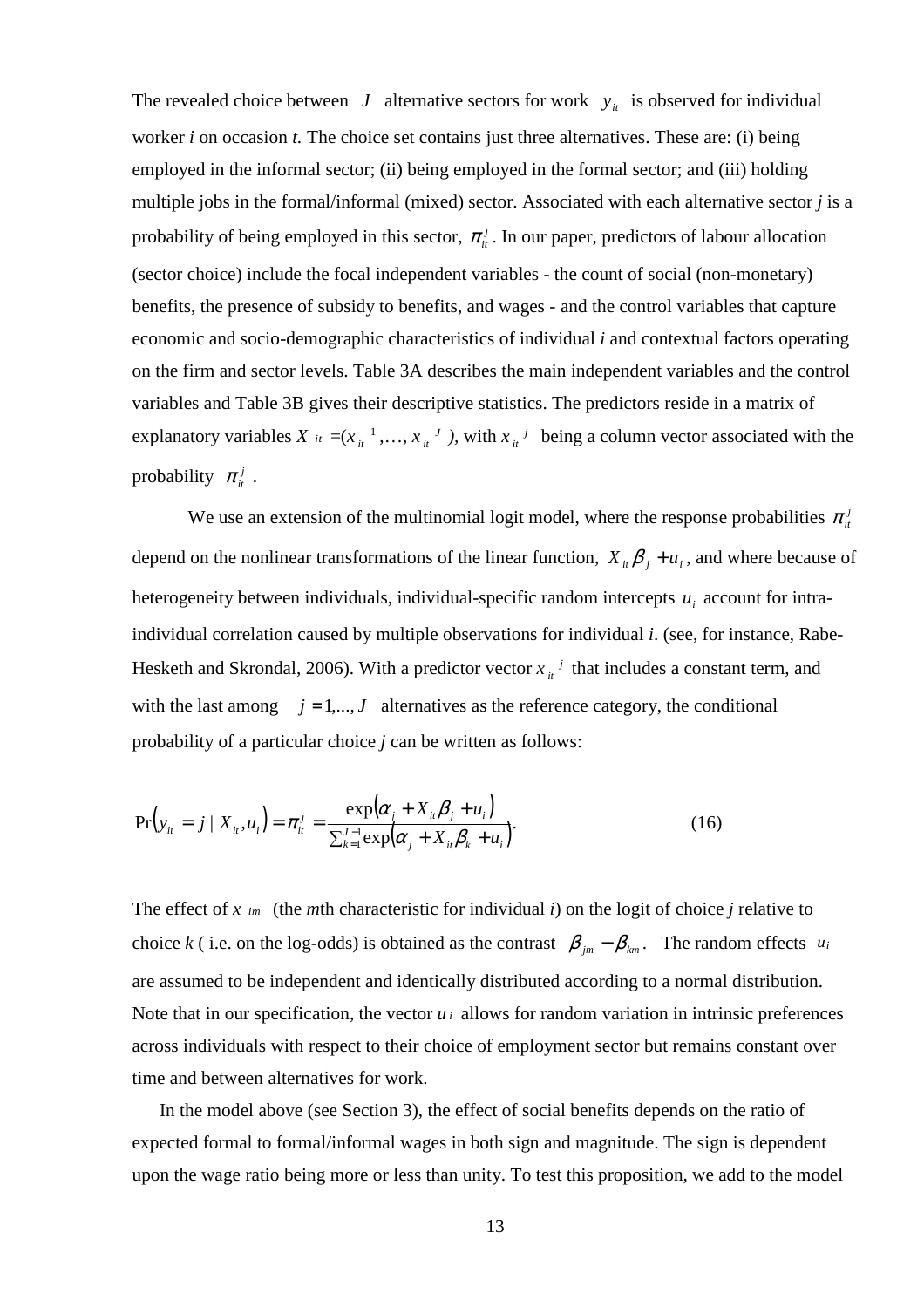an interaction term between the wage ratio dummy and the social benefits variable, where the wage ratio dummy takes the value of one if the relative wage is greater than one.<sup>16</sup> We expect to see a negatively-signed coefficient on this interaction variable. We also include a second interaction term that is constructed as the product of the predicted wage ratio and the benefits variable. This second interaction term is expected to show the impact of changes in the wage ratio on the relative magnitude of the effect of social benefits on sector choice. Our conjecture is that taking up work in the formal/informal sector will overall be positively (negatively) influenced by the provision of social benefits (subsidies to benefits), and by whether workers have experienced compulsory leave (temporary lay-offs), which is an indicator of the level of activity in the firm $17$ .

Using the ULMS data, we now create a sub-sample comprised of 6160 individual-years with complete records for 2003 and 2004 for the variables listed in Table 3*.* Table 4 shows the estimation results when the regression coefficients represent log-odds ratios. A positive coefficient for an independent variable implies higher odds of observing an individual being in the destination sector *j* rather than in the formal/informal (mixed) sector that is taken as the reference category.

To allow for the possibility of a non-linear relation between the amount of social benefits and employment sector choice, we categorize the count variable for social benefits by using four categories (Table 3). For all the categories of the categorised variable for benefits, the main effects are positive and significant (Table 4). This result is robust and holds for various specifications, suggesting that non-monetary benefits are an important factor affecting sector choice. The preference for being in the formal sector over the formal/informal sector is positively related to the amount of benefits per se. However, the total effect of social benefits also depends on the wage ratio between the formal sector and formal/informal sector. As predicted by the model, wage ratios greater than unity are associated with a higher level of benefits leading to the formal/informal sector being chosen with a higher probability. To explore this prediction further, we compute the economic effects for the benefits and the benefits-wage ratio dummy interactions. Because available statistical software that handles quantification of such effects for categorical variables is restricted to binary logit models,  $^{18}$  we estimate a binary logit for choice as an approximation of the first equation of Table 4 so that we can compute the total effect of benefits on the probability of being in the mixed, formal/informal sector. We can quantify the effects in a dummy-by-dummy interaction and hence use the four-category representation for the

 $\overline{a}$ 

 $16$  Note that a continuous scale is assumed for the benefits variable in the interaction term.

<sup>&</sup>lt;sup>17</sup> It is a proxy for an aggregate demand shock.

<sup>&</sup>lt;sup>18</sup> Note that in the mixed logit framework, such effects are nonlinear and depend on the realised values of the other covariates (Mitchell and Chen, 2005).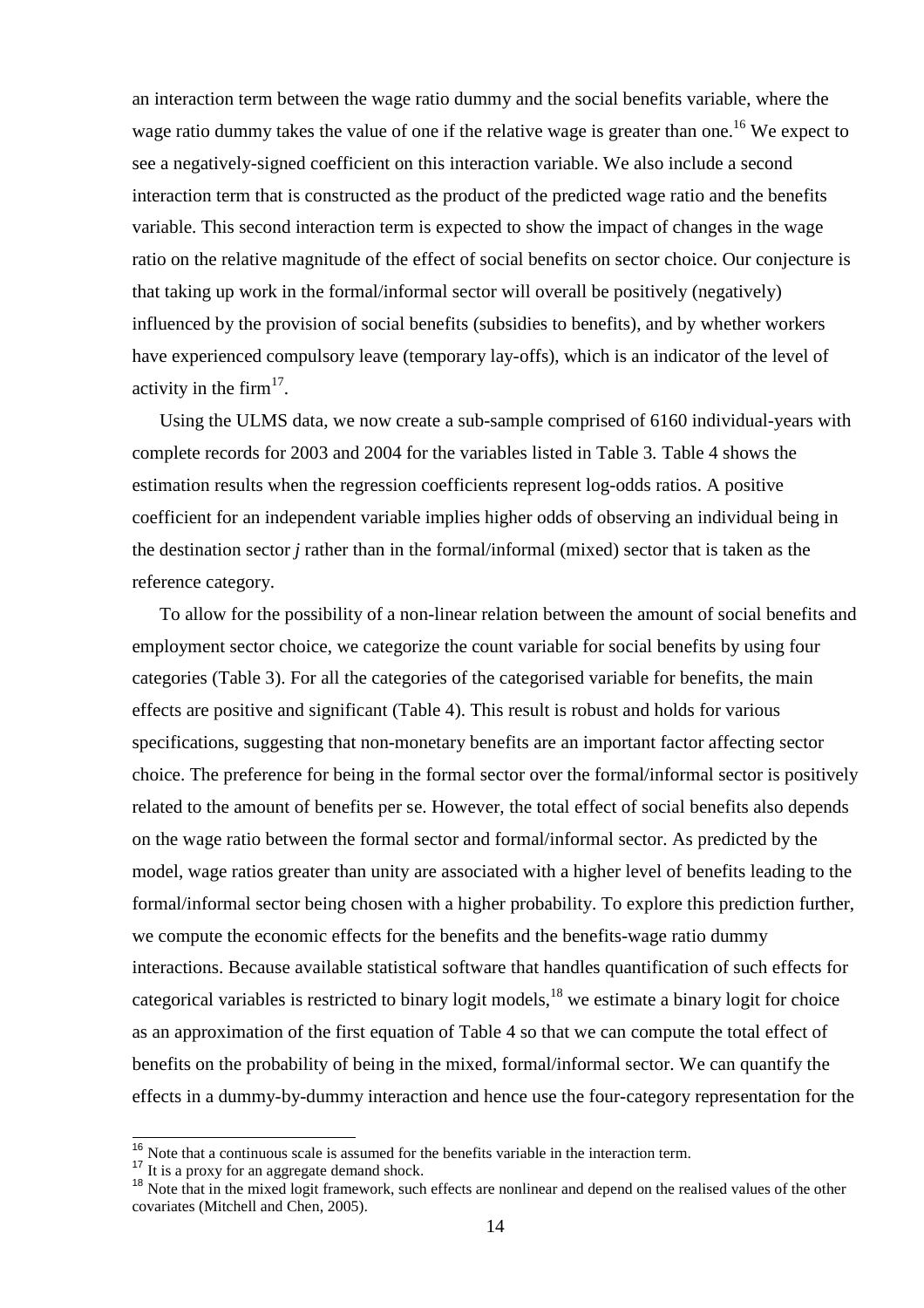benefits variable. We estimate a specification where the categorical variable for benefits is interacted with the wage ratio dummy. The full set of estimation results from binary logit is available upon request, while Table 5 displays the corresponding results from a mixed logit model that has the same set of independent variables.

The results of the binary logit estimation are consistent with, and complement, the mixed logit results of Table  $4^{19}$  and Table  $5^{20}$ . Of particular interest are the total effects of each of the benefits groups and subsidy. We find that while all benefit dummies are positive and significant, for benefits16\_group2 (one or two benefits) and benefits16\_group4 (four to six benefits) the interaction dummies are insignificant. However, in the case of having three benefits, both the main effect for benefits16\_group3 and the interaction term are significant. For the wage ratio dummy equal to zero, the benefits16 group3 (three benefits) dummy decreases the probability of choosing the formal/informal sector by 6 per cent, while for the wage ratio dummy equal to one, the benefits16\_group3 dummy actually increases this probability by 1 per cent. This result supports the prediction of our model.

We conclude that for high enough formal sector wages, social benefits play an "attaching" role in the mixed (formal/informal) sector, thus also influencing the composition of the purely informal sector and formal employment. Subsidy to benefits is insignificant<sup>21</sup> for the formal sector work alternative, but tends to reduce informal employment. A higher predicted relative formal wage increases the probability of working in the formal sector. It also increases the probability to be employed in the informal sector since higher formal employment leads to lower mixed employment.<sup>22</sup>

### **5. Conclusion**

 $\overline{a}$ 

The growth of an informal economy has been a feature of many transition countries. This paper looks particularly at the case of Ukraine. Relying on the data from the ULMS, we started by estimating the size and composition of the informal sector over the period from 1991-2004, and tried to shed some light on individual and firm-level factors behind employment choices through a novel analytical model of the firm-level utility maximization by insiders. Our approach, while building up on the standard models of trade unions' behaviour, brings in a number of original features that describe an

<sup>&</sup>lt;sup>19</sup> The wage ratio and the wage ratio interacted with continuous benefits are both excluded from the binary logit specification due to multicollinearity.

In this estimation, we also control for respondent's age, age squared, gender, educational attainment and settlement type.

<sup>&</sup>lt;sup>21</sup> In the binary logit specification corresponding to that in Table 5, subsidy to benefits actually turns positive and  $\frac{25}{100}$ significant. In particular, at the median level of the other covariates, subsidy raises the probability of being in the formal sector by 4 per cent.

<sup>&</sup>lt;sup>22</sup> Compulsory leave was always insignificant and was dropped. Employer size was not included due to endogeneity concerns, as data limitations precluded the inclusion of lagged variables. Note also that these results are robust to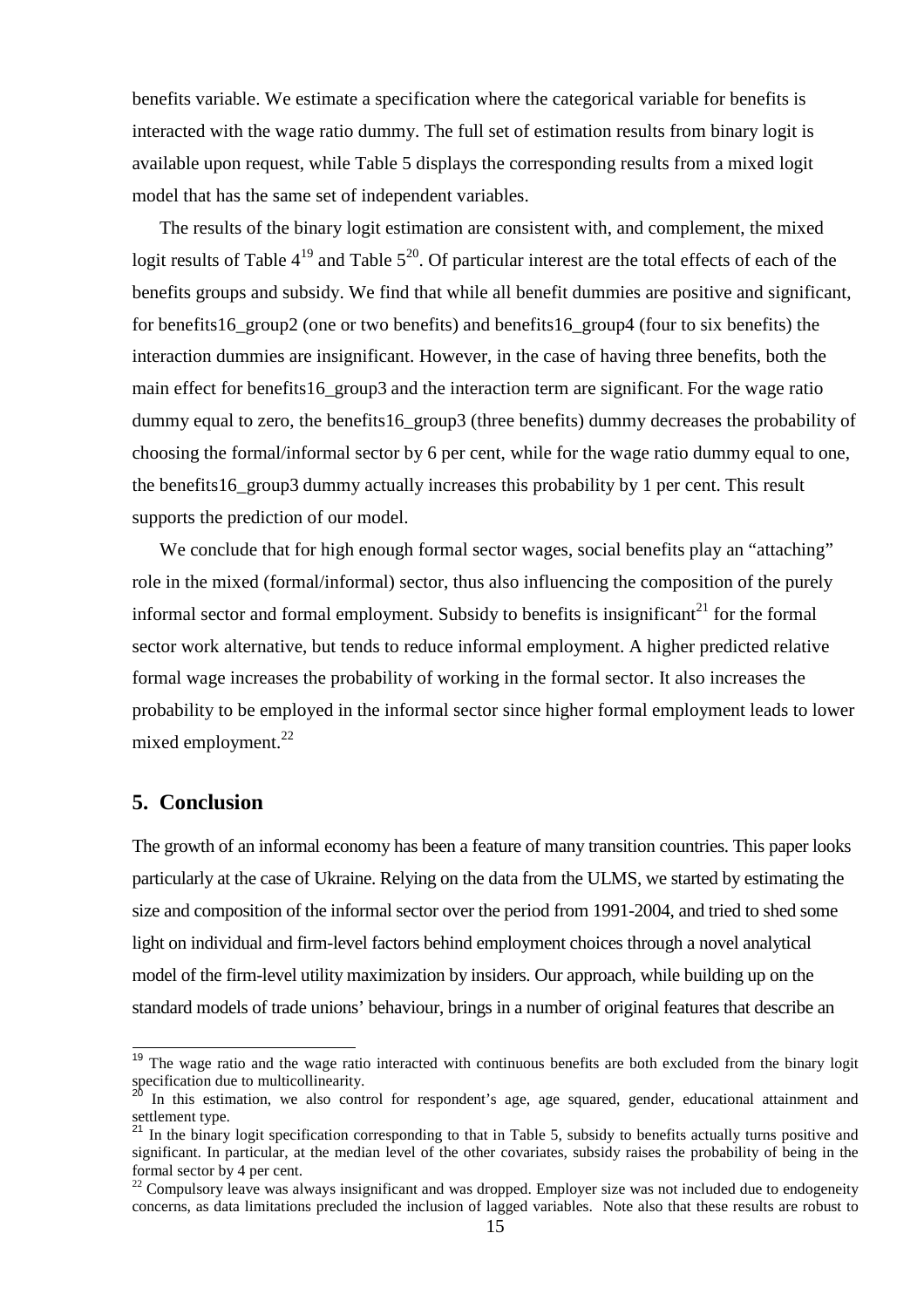economy with a strong inheritance from the planned economy, such as the importance of nonmonetary benefits in workers' compensation, labour hoarding in the form of unpaid temporary compulsory leave and state subsidies to benefits. When the model's predictions are tested on the ULMS panel data using mixed multinomial logit, we find that, in terms of labour allocation among formal, mixed (formal/informal) and informal sectors at a given point of time, non-monetary compensation plays an attaching role in the mixed formal/informal sector for a high enough predicted formal/mixed wage ratio. Our findings confirm, if only at the sectoral level, previous results by Commander and Schankerman (1997) and Friebel and Guriev (2005) on the important workerattaching role of social benefits at the firm level. We also find for the static case of the model that the empirical results point to the joint maximization of the firm's utility with respect to both employment and wages. In the dynamic setting, the results from a multinomial logit analysis of transitions between sectors again suggest the same important attaching role of non-monetary benefits. However, the optimization problem here tends to be with respect to employment only. This is one puzzle that merits further analysis. One possible explanation for this could be the underlying optimization policy of firms from which transitions take place. For the mover starting in the formal sector, her decision to make a transition may reflect the response to her current firm's policy to optimize with respect to only employment. Finally, our results have implications for policies aiming at improving efficiency of labour allocation in transition countries. Although our findings relate to Ukraine, we suspect that they may generalize beyond its borders, in particular to the other countries of the Former Soviet Union.

1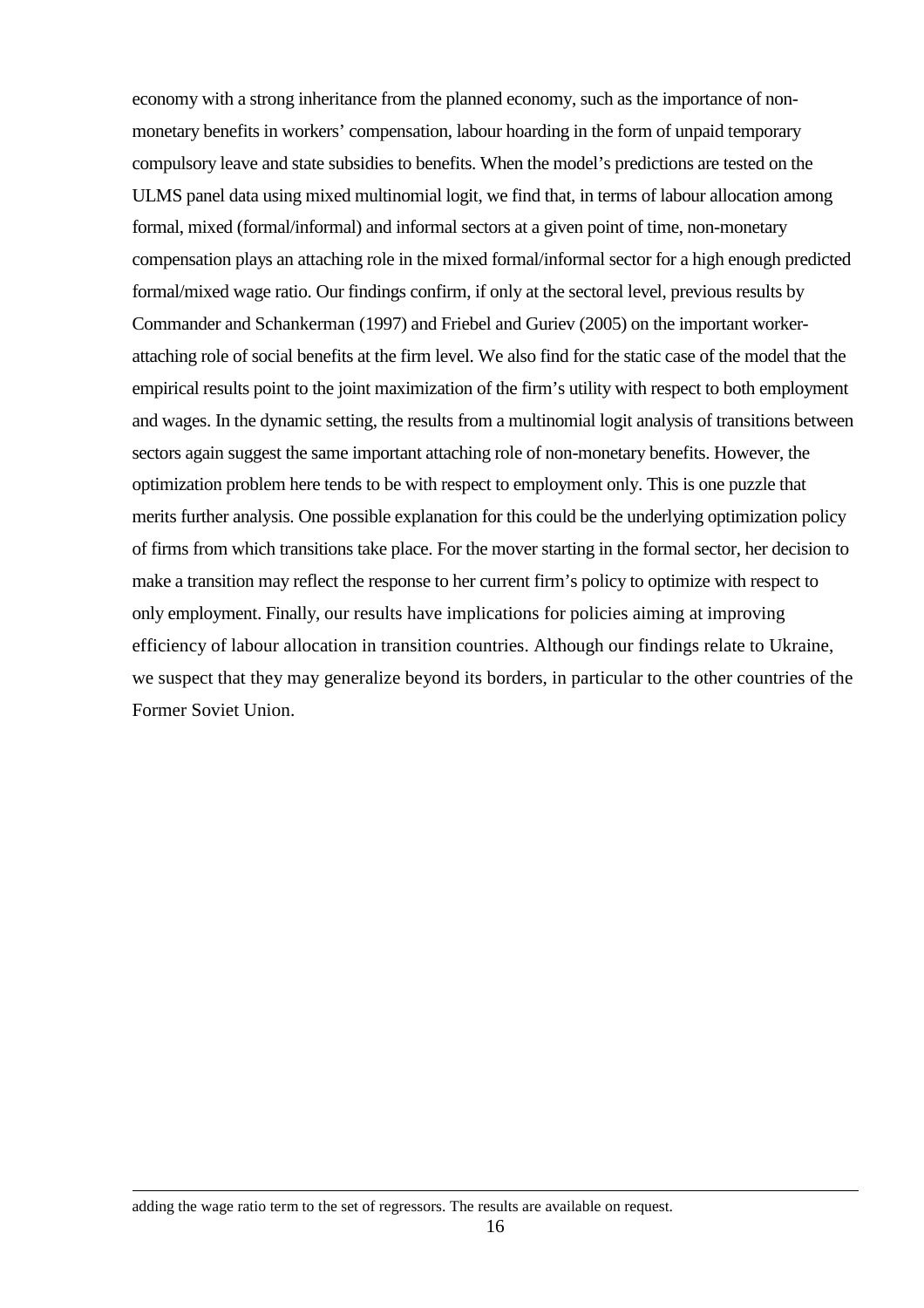#### **References**

Bernabe, Sabine, 1999. A profile of informal employment: the case of Georgia. International Labour Office, Geneva.

Commander, Simon, Rodionova, Yulia, 2005. The informal sector in Ukraine: its size, structure and dynamics. EBRD and London Business School, mimeo.

Commander, Simon, Tolstopiatenko, Andrei, 1997. A model of the informal economy in transition. World Bank, mimeo.

Commander, Simon, Schankerman, Mark, 1997. Enterprise restructuring and social benefits. Economics of Transition, 5, pp. 1-24.

Commander, Simon, Sumana Dhar, Yemtsov, Ruslan, 1996a. How Russian firms make their wage and employment decisions. In: Commander, Simon, Fan, Qimiao, Schaffer, Mark, E. (Eds.), Enterprise Restructuring and Economic Policy in Russia. Washington, D.C.: The World Bank, pp. 15–51.

Commander, Simon, Lee, Une, J., Tolstopiatenko, Andrei, 1996b. Social benefits and the Russian industrial firm. In: Commander, Simon, Fan, Qimiao, Schaffer, Mark, E. (Eds.), Enterprise Restructuring and Economic Policy in Russia. Washington, D.C.: The World Bank, pp. 52–83.

Commander, Simon, Liberman, Leonid, Yemtsov, Ruslan, 1993. Wage and employment decisions in the Russian economy: an analysis of developments in 1992*.* Working Paper No. 1205. EDI. Washington, D.C.

Farber, Henry S., 1987. The analysis of union behaviour. In: Ashenfelter, O., Layard, R., and Card, D. (Eds.), Handbook of Labor Economics, Ch.18, Elsevier. pp. 1039-1089.

Friebel, Guido, Guriev, Sergei, 2005. Attaching workers through in-kind payments: theory and evidence from Russia. World Bank Economic Review, 19, pp. 175-202.

 Johnson, Simon, Kaufman, Daniel, Schleifer, Andrei, 1997. The unofficial economy in transition. Brookings Papers on Economic Activity, 2, December.

Krstic, Gorana, 2003. Empirical aspects of the formal and informal labour market in the Federal Republic of Yugoslavia. PhD, University of Sussex.

Lacko, Maria, 2000. Hidden economy – an unknown quantity? Economics of Transition, 8, pp 117-149.

 Mitchell, Michael N. and Chen, Xiao, 2005. Visualizing main effects and interactions for binary logit models. Stata Journal, 5, pp. 64–82.

Rabe-Hesketh, Sophia, Skrondal, Andrei, 2006. Multilevel modelling of complex survey data. Journal of Royal Statistical Society Association, 169, *Part* 4, pp*.* 805–82.

Rein, Martin, Friedman, Barry, L., Worgotter, Andreas, 1997. Enterprise and social benefits after communism. Cambridge University Press, Cambridge.

Schneider, Friedrich, Enste, Dominik H., 2000. Shadow economies: size, causes and consequences. Journal of Economic Literature, 38, pp. 77-114.

Yoon, Yang-Ro, Reilly, Barry, Krstic, Gorana, Bernabe, Sabine, 2003. A study of informal labour market activity in the CIS-7. World Bank, mimeo.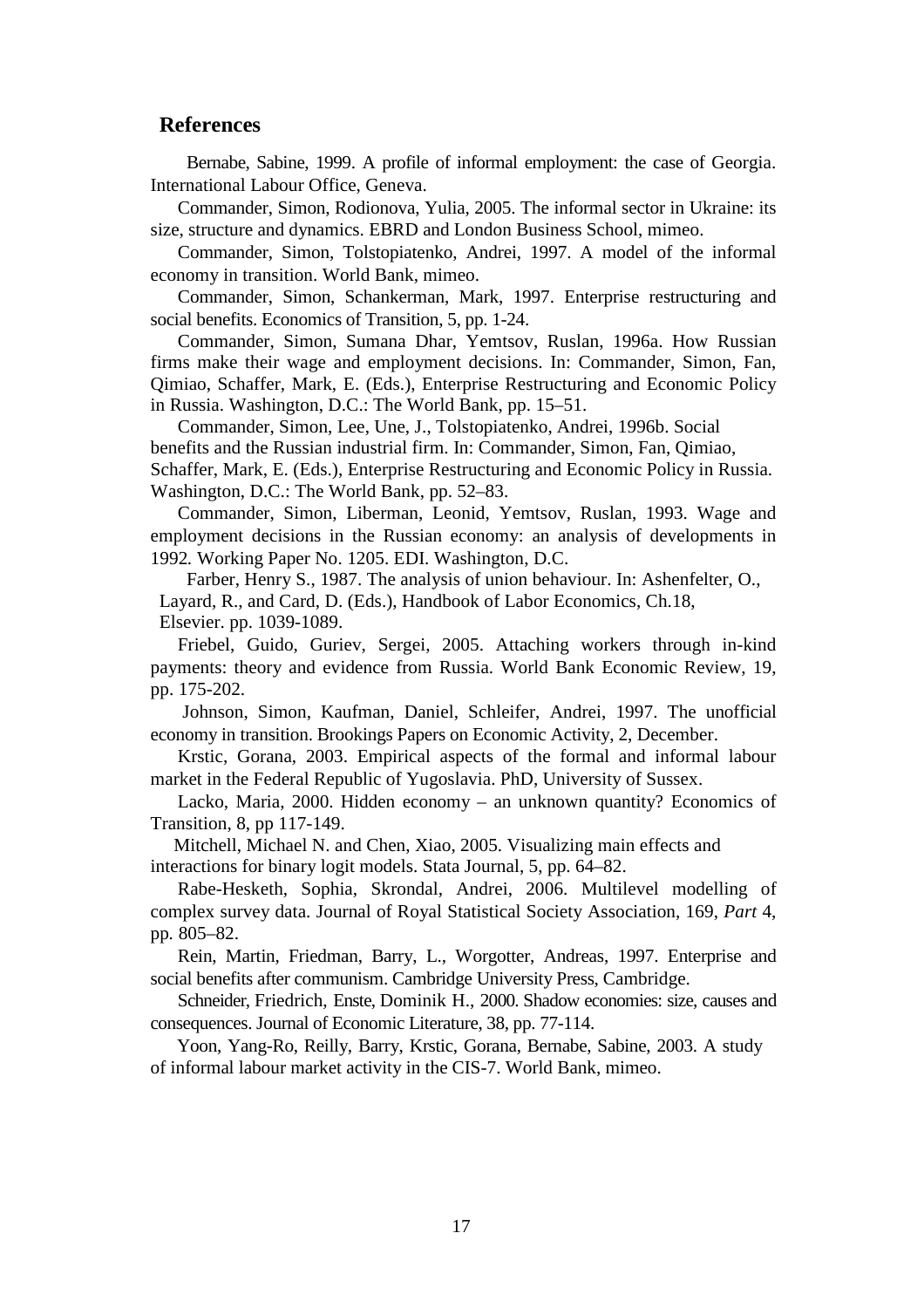## **Tables:**

## **Table 1: Ukraine: informal sector employment in 1991, 1997, 2003 & 2004 (% of all working)**

|                                                                                                                                        | 1991 | 1997 | 2003 | 2004 |
|----------------------------------------------------------------------------------------------------------------------------------------|------|------|------|------|
| Measure 1:                                                                                                                             |      |      |      |      |
| share of employment in informal activity outside of<br>agriculture                                                                     | 10   | 17   | -13  | 17   |
| <b>Measure 2:</b>                                                                                                                      |      |      |      |      |
| Measure 1 plus individuals involved in non-agricultural<br>household production and sale of agricultural goods on<br>a secondary basis | 16   | 26   | 16   | 23   |
| <b>Measure 3:</b>                                                                                                                      |      |      |      |      |
| Measure 2 plus individuals involved in agricultural<br>production for their own use                                                    | 50   | 65   | 58   | 66   |

# **Table 2: Transition matrix for 2003 -2004 (%)**

| $N$ obs = 2824  |    | <b>Formal only</b> Formal / Informal | <b>Informal only</b> |
|-----------------|----|--------------------------------------|----------------------|
| Formal only     | 90 |                                      |                      |
| Formal/Informal | 45 | 35                                   | 20                   |
| Informal only   | 28 |                                      | 68                   |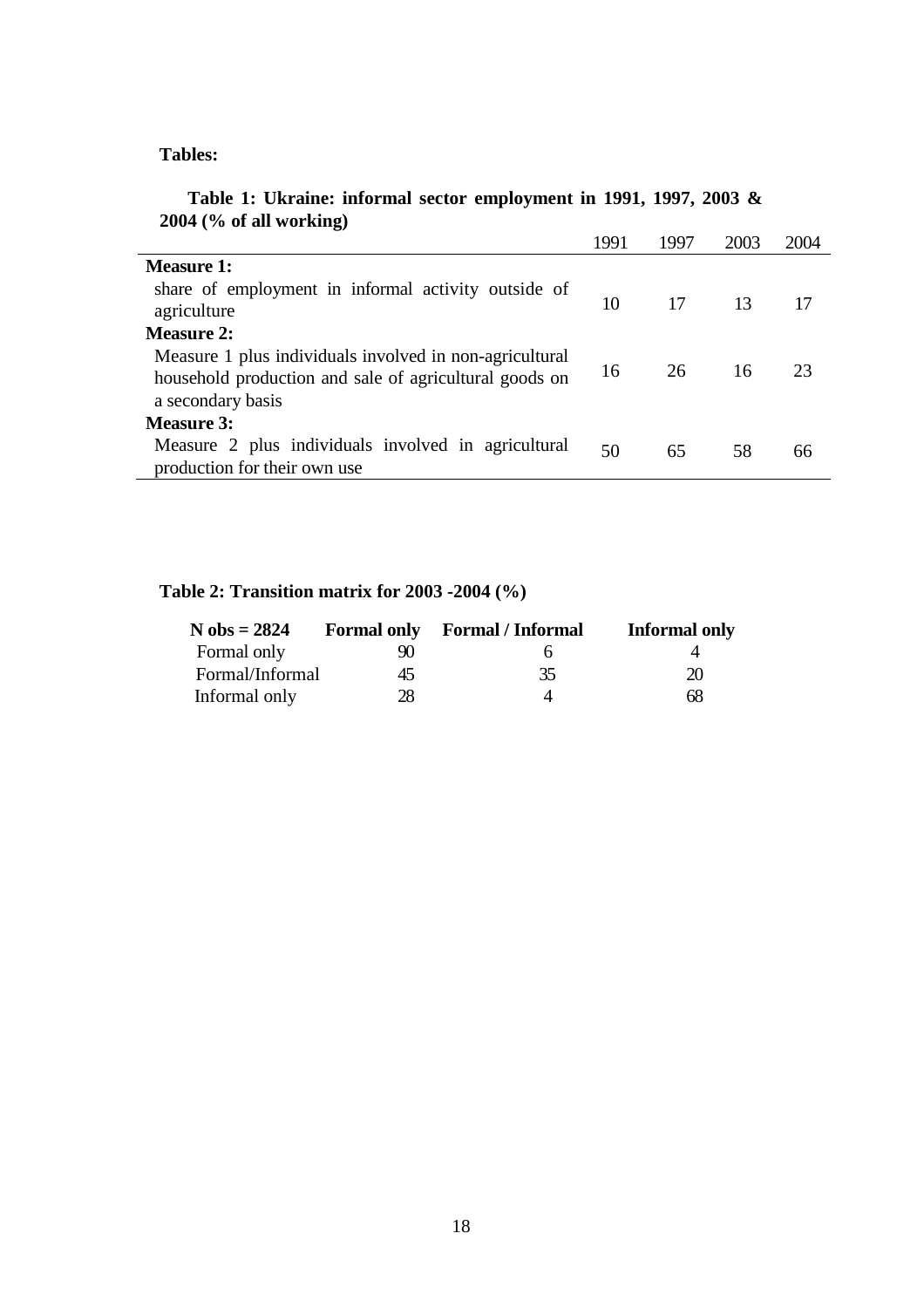## **Table 3A: Definition of variables**

| Variable name                                                                     | Variable description                                                                                     |
|-----------------------------------------------------------------------------------|----------------------------------------------------------------------------------------------------------|
| <b>Employer characteristics and wage</b>                                          |                                                                                                          |
| differences across sectors                                                        |                                                                                                          |
| Social benefits (count of benefits1-6;                                            |                                                                                                          |
| reference category Benefits_group1 = No                                           |                                                                                                          |
| social benefits)                                                                  |                                                                                                          |
| Benefits16_group2 (1 or 2 benefits)                                               | Dummy $= 1$ if respondent receives one or two types of benefits                                          |
| Benefits16_group3 (3 benefits)                                                    | Dummy $= 1$ if respondent receives three types of benefits                                               |
| Benefits16_group4 (4-6 benefits)                                                  | Dummy $= 1$ if respondent receives four to six types of benefits                                         |
| <b>Subsidy to benefits</b>                                                        | Dummy $= 1$ if the enterprise is a budgetary enterprise, or a state enterprise,                          |
|                                                                                   | or a local municipal enterprise, or a state or collective farm                                           |
| <b>Employer size (reference category</b>                                          |                                                                                                          |
| <b>Employer size <math>1 = 1-9</math> employees (micro</b>                        |                                                                                                          |
| firms)<br>Employer_size 2 10-49 people                                            | Dummy = 1 if the enterprise has 10 to 49 employees                                                       |
|                                                                                   |                                                                                                          |
| Employer_size 3 50-249 people                                                     | Dummy = 1 if the enterprise has 50 to 249 employees                                                      |
| Employer_size 4 250 people and more                                               | Dummy = 1 if the enterprise has $>250$ employees                                                         |
|                                                                                   |                                                                                                          |
| Ratio of predicted formal sector wage to<br>predicted formal/informal sector wage | Ratio of predicted wages constructed using Heckman estimation.                                           |
|                                                                                   |                                                                                                          |
| <b>Wage Ratio Dummy</b>                                                           | Dummy =1 if (Predicted formal sector wage/ Predicted formal/informal<br>sector wage $) > 1$              |
| Benefits x (Predicted formal sector wage/                                         | Benefits variable treated as continuous times the Ratio of predicted wages                               |
| Predicted formal/informal sector wage)                                            | constructed using Heckman estimation.                                                                    |
|                                                                                   |                                                                                                          |
| <b>Benefits ×Wage Ratio Dummy</b>                                                 | Benefits variable treated as continuous times Wage Ratio Dummy                                           |
| <b>Employment sector</b>                                                          | Categorical variable = 1 if respondent has formal employment, = 2 if                                     |
|                                                                                   | respondent has both formal and informal employment, $=$ 3 if respondent has<br>informal employment only. |
|                                                                                   |                                                                                                          |

(continued on next page)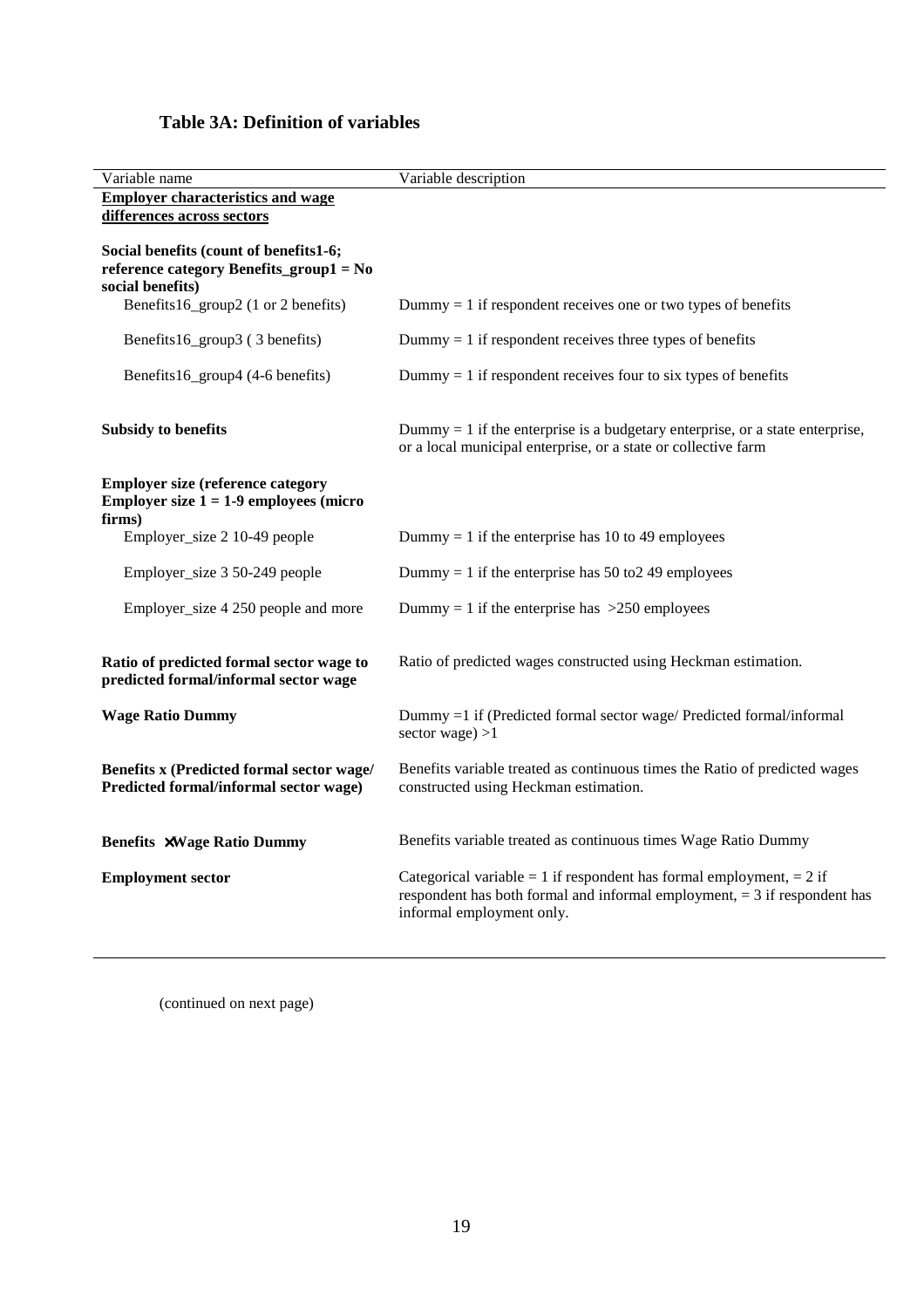**Table 3A:** *cont.*

Variable description

| <b>Worker characteristics</b>                                                                                   |                                                                                                                                   |  |  |
|-----------------------------------------------------------------------------------------------------------------|-----------------------------------------------------------------------------------------------------------------------------------|--|--|
| socio-demographics and measures of                                                                              |                                                                                                                                   |  |  |
| access to, and level of education;                                                                              |                                                                                                                                   |  |  |
| previous unemployment, occupation                                                                               |                                                                                                                                   |  |  |
| Age                                                                                                             | Age of respondent, in years                                                                                                       |  |  |
| Female                                                                                                          | $Dummy = 1$ for female respondent                                                                                                 |  |  |
| <b>Settlement Type (reference category</b><br>Village)                                                          |                                                                                                                                   |  |  |
| PGT (small settlement of town type)                                                                             | Dummy = 1 if respondent lives in PGT                                                                                              |  |  |
| Small or medium-sized town                                                                                      | Dummy $= 1$ if respondent lives in small or medium-sized town                                                                     |  |  |
| Large city                                                                                                      | Dummy = 1 if respondent lives in a large city                                                                                     |  |  |
| Capital city                                                                                                    | Dummy $= 1$ if respondent lives in the capital city                                                                               |  |  |
| <b>Education (reference category</b><br>Education $1 =$ diploma of high school<br>/general secondary education) |                                                                                                                                   |  |  |
| Education2                                                                                                      | Dummy $= 1$ if respondent has incomplete professional higher education, or<br>bachelors, masters, or candidate of sciences degree |  |  |
| Education3                                                                                                      | Dummy = 1 if respondent has completed grades 1-6, 7-9, 10-11 or<br>received a PTU diploma                                         |  |  |
| Previous unemployment (i.e. whether                                                                             |                                                                                                                                   |  |  |
| was temporarily laid off)                                                                                       |                                                                                                                                   |  |  |
| Compulsory leave                                                                                                | Dummy $= 1$ if respondent experienced compulsory leave in the current<br>employment                                               |  |  |
| <b>Occupation / Job Type (reference</b><br>category "being manager or<br>professional")                         |                                                                                                                                   |  |  |
| Technician                                                                                                      | Dummy = 1 if respondent works as technician                                                                                       |  |  |
| Clerks                                                                                                          | Dummy = 1 if respondent works as clerk                                                                                            |  |  |
| Service worker                                                                                                  | Dummy = 1 if respondent works as service worker                                                                                   |  |  |
| Skilled agricultural worker                                                                                     | Dummy $= 1$ if respondent works as skilled agricultural worker                                                                    |  |  |
| Artisan                                                                                                         | Dummy = 1 if respondent works as artisan                                                                                          |  |  |
| Plant operator                                                                                                  | Dummy $= 1$ if respondent works as plant operator                                                                                 |  |  |
| Elementary occupation                                                                                           | Dummy $= 1$ if respondent has an elementary occupation                                                                            |  |  |
| <b>Armed Forces</b>                                                                                             | Dummy $= 1$ if respondent serves in armed forces                                                                                  |  |  |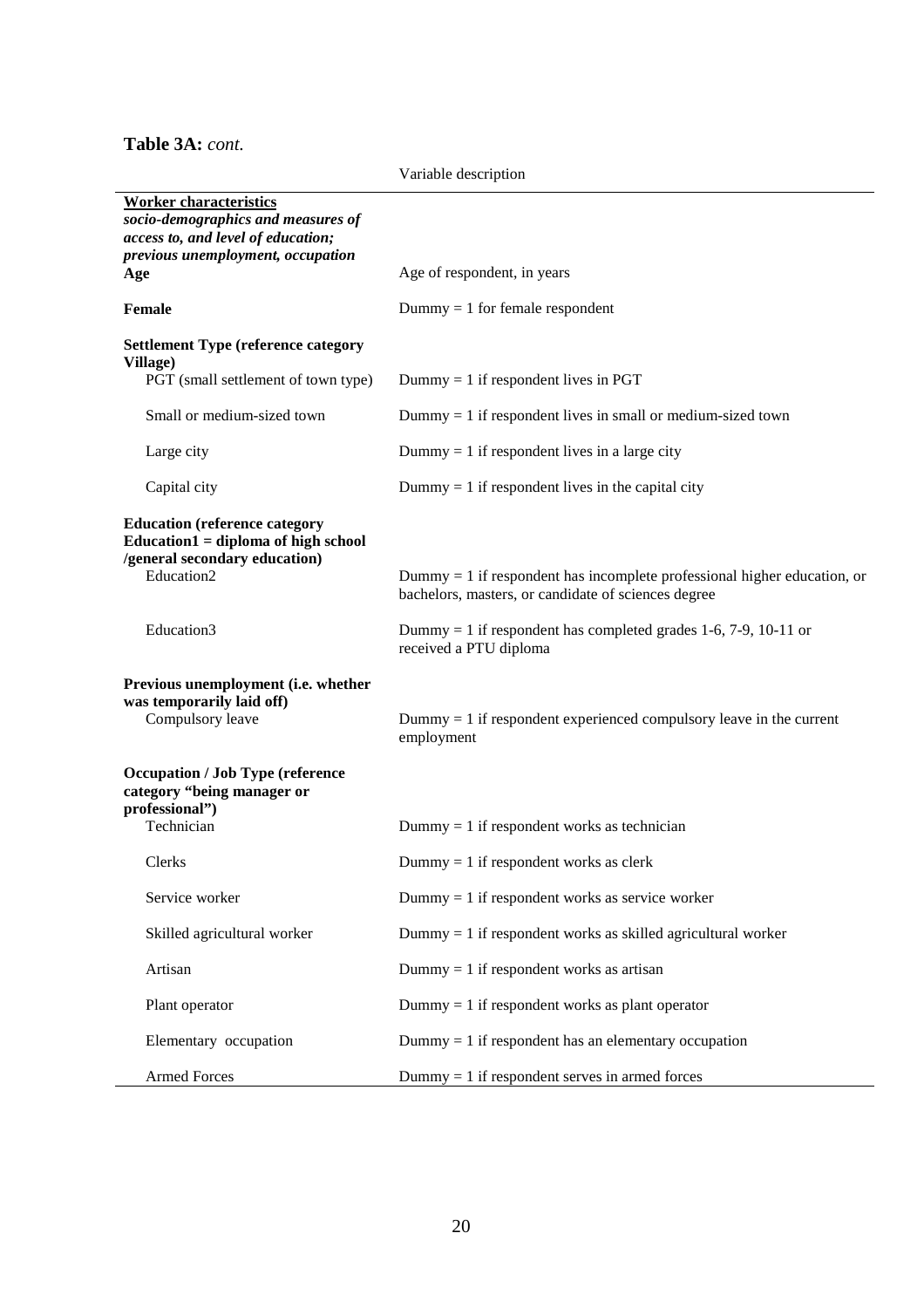| Variable                                          | <b>Mean</b> | <b>StD</b> | <b>Median</b>    |         |
|---------------------------------------------------|-------------|------------|------------------|---------|
| Subsidy_(to)_benefits                             | 0.6         | 0.5        | $\mathbf{1}$     | Overall |
|                                                   | 0.6         | 0.5        | $\mathbf{1}$     | 2003    |
|                                                   | 0.5         | 0.5        | 1                | 2004    |
| Benefits_cat $== 1$                               | 0.2         | 0.4        | $\boldsymbol{0}$ | Overall |
|                                                   | 0.2         | 0.4        | $\boldsymbol{0}$ | 2003    |
|                                                   | 0.3         | 0.4        | $\boldsymbol{0}$ | 2004    |
| Benefits_cat == $2$                               | 0.2         | 0.4        | $\boldsymbol{0}$ | Overall |
|                                                   | 0.2         | 0.4        | $\boldsymbol{0}$ | 2003    |
|                                                   | 0.2         | 0.4        | $\boldsymbol{0}$ | 2004    |
| Benefits_cat == $3$                               | 0.3         | 0.5        | $\boldsymbol{0}$ | Overall |
|                                                   | 0.4         | 0.5        | $\boldsymbol{0}$ | 2003    |
|                                                   | 0.3         | 0.5        | $\boldsymbol{0}$ | 2004    |
| Benefits_cat == $4$                               | 0.2         | 0.4        | $\boldsymbol{0}$ | Overall |
|                                                   | 0.2         | 0.4        | $\boldsymbol{0}$ | 2003    |
|                                                   | 0.2         | 0.4        | $\boldsymbol{0}$ | 2004    |
| Employer size                                     | 2.69        | 1.11       | na               | Overall |
|                                                   | 2.57        | 1.14       | na               | 2003    |
|                                                   | 2.63        | 1.12       | na               | 2004    |
| Wage ratio: Ratio of predicted formal sector wage |             |            |                  |         |
| to predicted formal/informal sector wage          | 0.8         | 0.5        | 0.6              | Overall |
|                                                   | 0.7         | 0.4        | 0.7              | 2003    |
|                                                   | 0.8         | 0.6        | 0.6              | 2004    |
| Wage ratio $\times$ benefits                      | 2.0         | 1.7        | 1.6              | Overall |
|                                                   | 1.9         | 1.3        | 1.7              | 2003    |
|                                                   | 2.0         | 2.0        | 1.5              | 2004    |
| Wage ratio dummy                                  | 0.2         | 0.4        | 0.0              | Overall |
|                                                   | 0.1         | 0.3        | $\boldsymbol{0}$ | 2003    |
|                                                   | 0.2         | 0.4        | $\boldsymbol{0}$ | 2004    |
| Benefits $\times$ Wage ratio dummy                | 0.4         | 1.0        | $\boldsymbol{0}$ | Overall |
|                                                   | 0.3         | 0.9        | $\boldsymbol{0}$ | 2003    |
|                                                   | 0.5         | 1.1        | $\boldsymbol{0}$ | 2004    |
| Gender                                            | 0.5         | 0.5        | $\boldsymbol{0}$ | Overall |
|                                                   | 0.5         | 0.5        | $\boldsymbol{0}$ | 2003    |
|                                                   | 0.5         | 0.5        | $\boldsymbol{0}$ | 2004    |
| Age                                               | 40.0        | 12.2       | 41               | Overall |
|                                                   | 40.2        | 12.4       | 41               | 2003    |
|                                                   | 39.9        | 11.9       | 41               | 2004    |

| Table 3B: Descriptive statistics for the main independent variables |  |  |  |
|---------------------------------------------------------------------|--|--|--|
|---------------------------------------------------------------------|--|--|--|

# **Sample frequencies for the settlement type variable**

| Medium-sized |      |            |      |            |              |         |
|--------------|------|------------|------|------------|--------------|---------|
| Village      | PGT  | Small town | town | Large town | Capital city |         |
| 0.26         | 0.13 | 0.01       | 0.12 | 0.24       | 0.24         | Overall |
| 0.28         | 0.13 | 0.02       | 0.10 | 0.23       | 0.24         | 2003    |
| 0.24         | 0.14 | 0.01       | 0.13 | 0.25       | 0.24         | 2004    |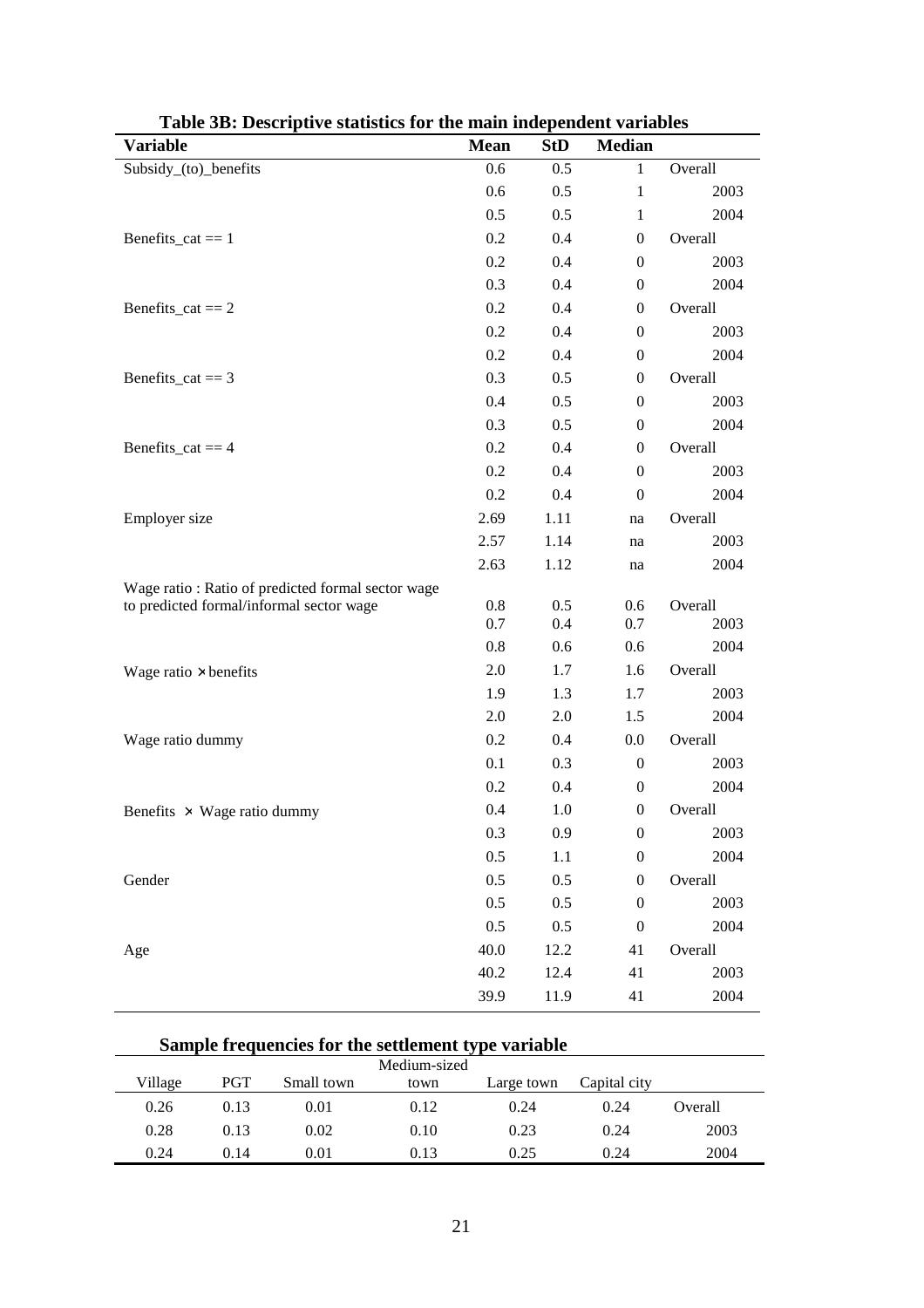| entering the benefits $\lambda$ wage Natio interactions as a continuous variable                 |                                             |                                |
|--------------------------------------------------------------------------------------------------|---------------------------------------------|--------------------------------|
| Dependent variable: Sector for Work Choice<br>Reference category: Work in Formal/Informal Sector | <b>Equation I:</b><br><b>Work in Formal</b> | <b>Equation II:</b><br>Work in |
|                                                                                                  | <b>Sector</b>                               | <b>Informal Sector</b>         |
| <b>Independent variables:</b>                                                                    |                                             |                                |
|                                                                                                  |                                             |                                |
| <b>Employer characteristics and wage differences across sectors:</b>                             |                                             |                                |
| Social benefits (relative to Benefits_group1 = No social benefits)                               |                                             |                                |
| Benefits16_group2 (1 or 2 benefits)                                                              | $1.280***$                                  | $-1.665***$                    |
|                                                                                                  | (0.272)                                     | (0.382)                        |
| Benefits16_group3 (3 benefits)                                                                   | $1.268***$                                  | $-3.011***$                    |
|                                                                                                  | (0.385)                                     | (0.560)                        |
| Benefits16_group4 (4-6 benefits)                                                                 | $1.150**$                                   | $-3.190***$                    |
|                                                                                                  | (0.501)                                     | (0.899)                        |
| Subsidy to benefits dummy                                                                        | $-0.004$                                    | $-2.047***$                    |
|                                                                                                  | (0.173)                                     | (0.342)                        |
| Predicted formal sector wage/ Predicted formal/informal sector wage                              | $1.241***$                                  | 0.841                          |
|                                                                                                  | (0.430)                                     | (0.480)                        |
| Benefits $\times$ (Predicted formal sector wage/ Predicted formal/informal sector wage)          | $-0.322$                                    | $-0.247$                       |
|                                                                                                  | (0.197)                                     | (0.295)                        |
| Wage Ratio Dummy: 1 if (Predicted formal sector wage/ Predicted formal/informal                  | dropped                                     | dropped                        |
| sector wage $>1$                                                                                 |                                             |                                |
|                                                                                                  |                                             |                                |
| Benefits $\times$ Wage Ratio Dummy                                                               | $-0.614***$                                 | $-0.794***$                    |
|                                                                                                  | (0.160)                                     | (0.262)                        |
| Compulsory leave                                                                                 | Not included                                | Not included                   |
|                                                                                                  |                                             |                                |
| Employer size (relative to Employer size $1 = 1-9$ employees, i.e. micro firms)                  | Not included                                | Not included                   |
| Employer_size 2 (10-49 people)                                                                   |                                             |                                |
| Employer_size 3 (50-249 people)                                                                  |                                             |                                |
|                                                                                                  |                                             |                                |
| Employer_size 4 (250 people and more)                                                            |                                             |                                |
| Year dummy for 2004                                                                              | $0.771$ **                                  | $1.701***$                     |
|                                                                                                  | (0.064)                                     | (0.048)                        |
|                                                                                                  |                                             |                                |
| Constant                                                                                         | $-1544.943***$                              | $-3406.27***$                  |
|                                                                                                  | (127.488)                                   | (95.465)                       |
|                                                                                                  |                                             |                                |
| Variance of random intercepts                                                                    | 3.573 (0.387)                               |                                |
| No. of observations                                                                              | 6160                                        | 6160                           |
| Reported: coefficients (log odds ratios), robust standard errors in parentheses.                 |                                             |                                |
|                                                                                                  |                                             |                                |
| Significance levels: * - 10%, ** - 5%, *** - 1%.                                                 |                                             |                                |
| Weighted by sample (population) weights.                                                         |                                             |                                |

### **Table 4: Estimation results for sector choice from mixed logit, with benefits**  entering the Benefits  $\times$  Wage Ratio interactions as a continuous variable<sup>23</sup>

 $\overline{a}$ 

<sup>&</sup>lt;sup>23</sup> In this estimation, we also control for respondent's age, age squared, gender, educational attainment and settlement type.